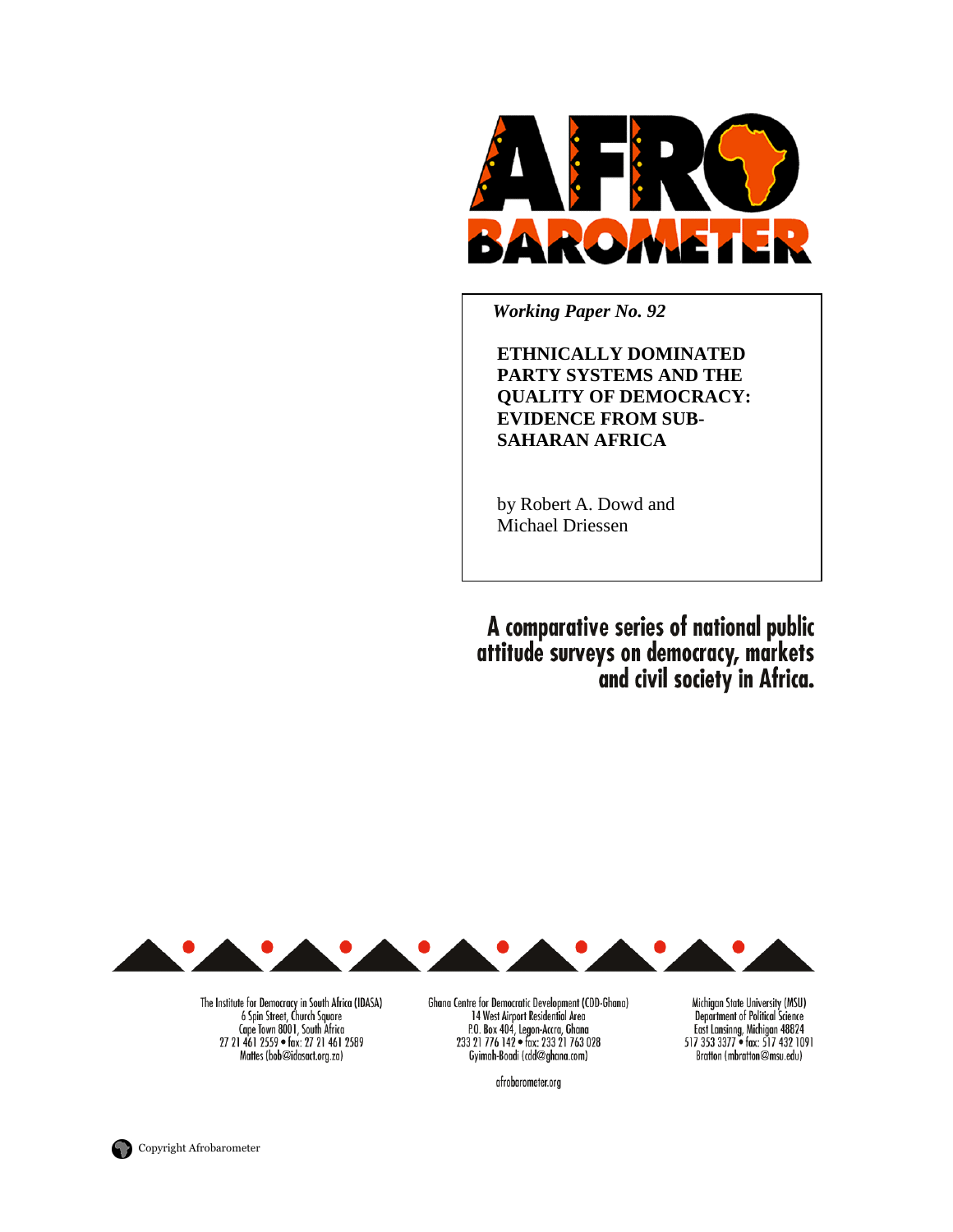#### **AFROBAROMETER WORKING PAPERS**

**Working Paper No. 92** 

# **ETHNICALLY DOMINATED PARTY SYSTEMS AND THE QUALITY OF DEMOCRACY: EVIDENCE FROM SUB-SAHARAN AFRICA**

by Robert A. Dowd and Michael Driessen

**January 2008** 

Robert A. Dowd is Assistant Professor of Political Science at the University of Notre Dame.

Michael Driessen is a PhD candidate in the Department of Political Science at the University of Notre Dame.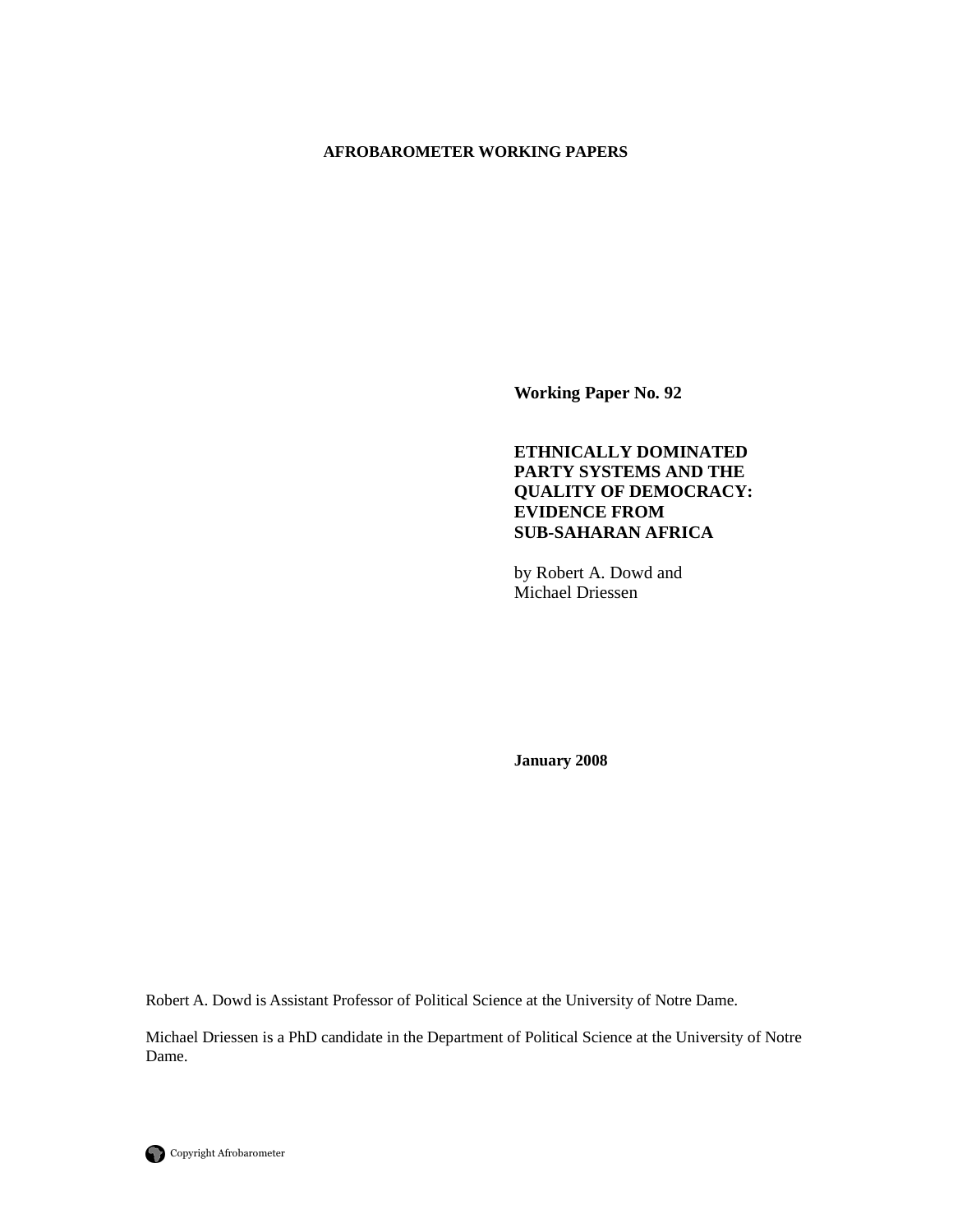#### AFROBAROMETER WORKING PAPERS

Editors: Michael Bratton, E. Gyimah-Boadi, and Robert Mattes

Managing Editor: Carolyn Logan

 Afrobarometer publications report the results of national sample surveys on the attitudes of citizens in selected African countries towards democracy, markets, civil society, and other aspects of development. The Afrobarometer is a collaborative enterprise of Michigan State University (MSU), the Institute for Democracy in South Africa (IDASA), and the Centre for Democratic Development (CDD, Ghana). Afrobarometer papers are simultaneously co-published by these partner institutions and the Globalbarometer.

 Working Papers and Briefings Papers can be downloaded in Adobe Acrobat format from www.afrobarometer.org.

 Printed copies of Working Papers are available for \$15.00 each plus applicable tax, shipping and handling charges. Orders may be directed to:

> IDASA POS 6 Spin Street, Church Square Cape Town 8001 SOUTH AFRICA (phone: 27 21 461 5229, fax: 27 21 461 2589, e-mail:msibanyoni@idasa.org.za)

An invoice will be sent







co-published with: **GLOBALBAROMETER.** 

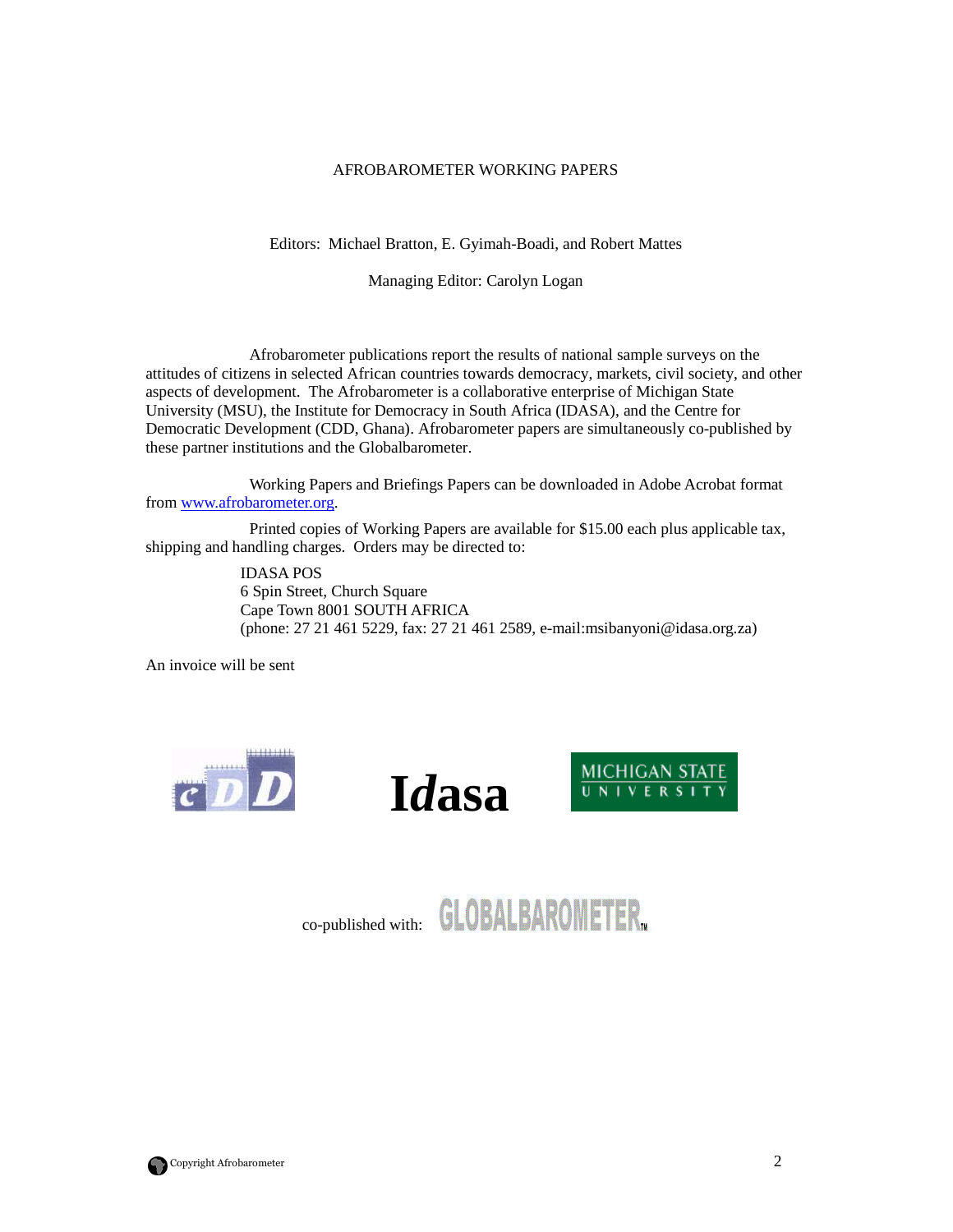### **Ethnically Dominated Party Systems and the Quality of Democracy: Evidence from Sub-Saharan Africa<sup>1</sup>**

### *Abstract*

This paper is devoted to assessing whether and how the extent to which party systems are ethnically dominated affects the quality of democracy. Using Afrobarometer survey data, we devise a new index for measuring levels of ethnic voting (CVELI) and statistically test its relationship to measures of the quality of democracy. From sub-Saharan Africa, we find evidence to suggest that the extent to which party systems are ethnically dominated does negatively affect certain measures of the quality of democracy. Where all or most political parties are ethnically based parties, there is less respect for civil liberties, elections are perceived to be less free and fair, people are less satisfied with the delivery of public goods and report a greater degree of corruption in government. We conclude that, all else being equal, the quality of democracy may be enhanced by implementing integrative electoral systems and promoting economic and social conditions that are likely to decrease the supply of, in addition to the demand for, ethnically based parties.

 helpful comments, and Dan Hougendobbler for research assistance. 1 The authors would like to thank Michael Bratton, Michael Coppedge, Frances Hagopian and Guillermo O'Donnell for



-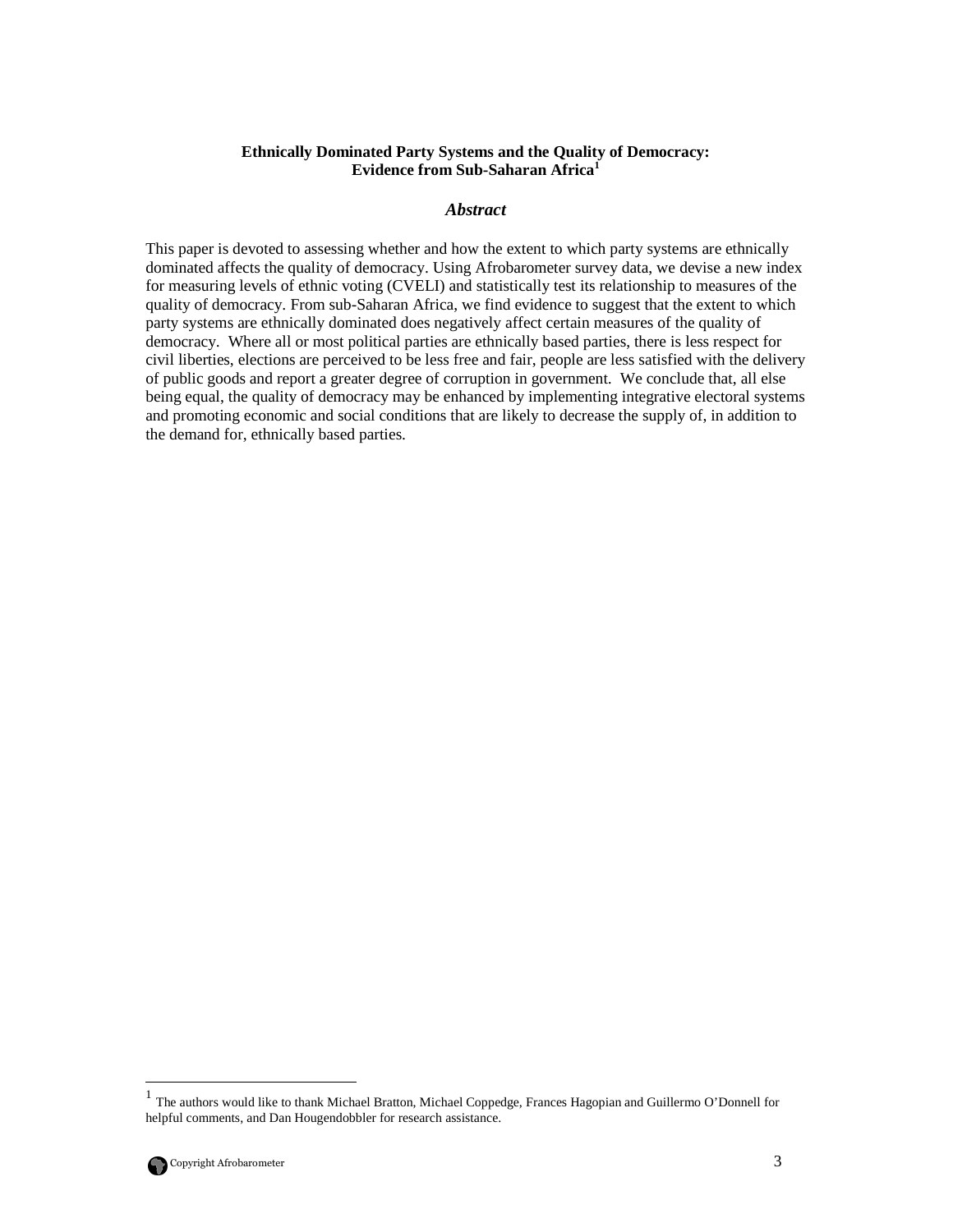### **INTRODUCTION**

Since the (re)introduction of multiparty elections during the early 1990s, ethnically dominated party systems have been the norm in sub-Saharan Africa. In other words, political parties have been distinguished from each other largely based on *who* they represent rather than by *what* they represent. Political parties have been essentially indistinguishable from each other in terms of the programs and policies that they espouse. In other words, political parties have been associated with particular ethnic groups and that association is central to what distinguishes one party from another (Chabal and Daloz 1999; Posner 2005; Lindberg 2006).

Nonetheless, there is evidence to suggest that there is significant variation across sub-Saharan African countries in terms of how ethnically dominated party systems have remained since the (re)introduction of competitive party politics during the early 1990s. In some countries, non-ethnic parties and ethnicallyblind programs emerged. Whether it is because of reasons of supply [i.e., the incentives provided by the different political institutions that make ethnically based parties less effective vehicles for politicians who want to win political power] or demand [i.e., advances in human development, especially education or urbanization and the growing salience of class and occupational cleavages that prompts voters to reject ethnically based parties] party systems in some sub-Saharan African countries have become less ethnically dominated than in others. In Tanzania, for example, despite a similar number of regionally concentrated ethnic groups as its neighbor, Kenya, political discourse and action revolves much less around ethnicity (Miguel 2004).

This paper is devoted to assessing whether and how the extent to which party systems are ethnically dominated affects the quality of democracy. While many theorists argue that the quality of democracy is likely to suffer where there are ethnically dominated party systems (Horowitz 1991; 1985), others suggest that the extent to which party systems are ethnically dominated is unlikely to affect the quality of democracy (Chandra 2004, 2006), or might even improve democratic quality (Birnir 2007). Still others argue that it is naïve to think that ethno-political groupings can be easily integrated and, therefore, to enhance the quality of democracy in the most deeply divided societies is to recognize and institutionalize ethnic differences through proportional representation, soft partition or strong federal system (Lijphart 1977). Despite the competing claims, there have been few systematic attempts to discern the effects of ethnically dominated party systems on the quality of democracy. As a result, models intended to explain the effects of ethnically dominated party systems on the quality of democracy are underspecified. Those who propose that countries with ethnically dominated party systems are likely to have a lower quality of democracy than countries that do not fail to adequately specify whether all or only some measures of the quality of democracy are negatively affected by the extent to which a party system is ethnically dominated.

The evidence we report indicates that the extent to which party systems are ethnically dominated does negatively affect certain measures of the quality of democracy. After devising a method to measure the extent to which party systems are ethnically dominated, we run multivariate regressions on different measures of the quality of democracy. The most ethnically dominated party systems generally receive lower scores on standard democracy measures; citizens of these countries are less satisfied with democracy; more pessimistic about its future; perceive elections to be less free and fair; are less satisfied with the delivery of public goods; and report a greater degree of corruption in government. We conclude that, all else being equal, the quality of democracy may be enhanced by implementing integrative electoral systems and promoting economic and social conditions that are likely to decrease the supply of, in addition to the demand for, ethnically based parties.

# **Defining Key Terms**

We define ethnically dominated party systems as party systems in which all or most of the major political parties are ethnically based. Like Chandra (2004: 3), we define an ethnically based party as "a party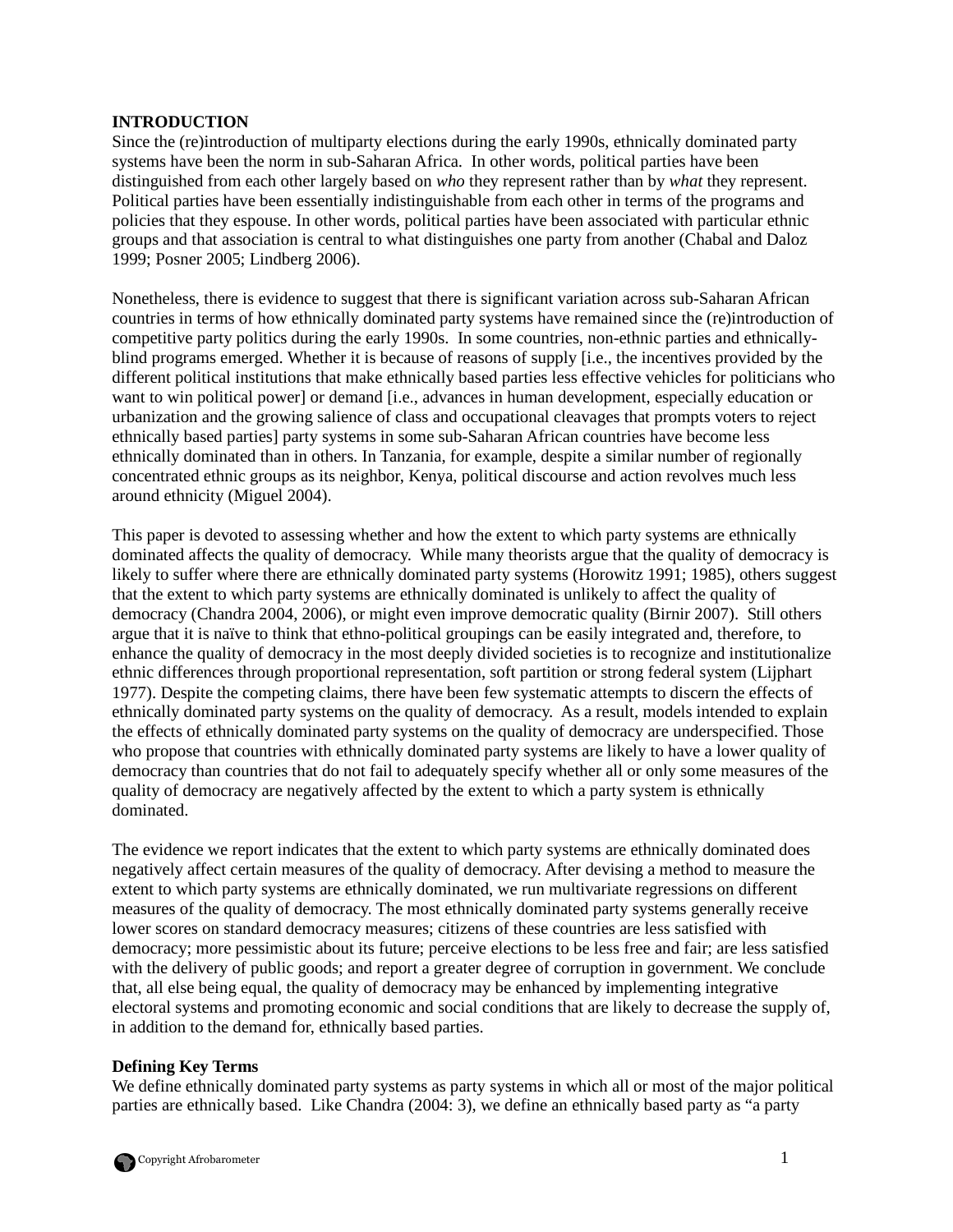[which] portrays itself as the champion of a particular ethnic group or category to the exclusion of others and makes such a strategy central to its strategy to mobilize voters." In ethnically dominated party systems, parties are not distinguished from each other based on *what* they represent but rather *who* they represent. There are few if any policy differences between parties or, if there are policy differences, few people could tell what these differences are (Gunther and Diamond 2003). Some suggest that ethnically dominated party systems are largely the result of supply, which is to say, the result of decisions made by elite politicians to play the ethnic card in reaction to institutional incentives that make appeals to ethnicity more effective when trying to win political power (Horowitz 1985; Gunther and Diamond 2003; Posner 2004; Norris 2004). Others suggest that ethnically dominated party systems are largely the result of the importance of ethnic identity in people's lives and citizen demand that may be affected by changes in poverty, inequality and urbanization (Bates 1974; Ndegwa 1997).<sup>2</sup>

Quality of democracy, as we define it, has both procedural and substantive dimensions and may be measured in both relatively objective and/or subjective ways. Procedurally, quality of democracy refers to (1) regular free and fair national elections, (2) respect for political rights, such as the right to vote, to form political parties and to compete in elections, and (3) respect for civil liberties, such as the freedom of expression and association (Dahl 1971; Huntington 1991). Substantively, quality of democracy refers to (4) the extent to which government is accountable, responsive, transparent and respectful of the rule of law (O'Donnell 2004; Diamond and Morlino 2005). In a democracy of the highest quality, there are not only regularly conducted free and fair elections, freedom of speech and freedom of association, but government delivers what most people expect from government between elections, such as security, education and basic healthcare, without discrimination.

Variance along the procedural dimension of the quality of democracy has been classically measured in a relatively objective way by observers who assess the freeness and fairness of elections and the extent to which citizens enjoy freedom of speech and association. However, this dimension may also be measured subjectively through consideration of how citizens themselves assess the freeness of elections and the extent to which they enjoy basic freedoms of speech and association. The substantive dimension of the quality of democracy, on the other hand, whether government is delivering what most people want, lends itself much more readily to being assessed using subjective measures of the quality of democracy. In many African countries democracy is considered superficial and/or fragile (van de Walle 2001, Diamond 2002, Bratton and van de Walle 1997). In the comparison of these cases, in order to distinguish between different kinds of democracies, it is particularly important to reach beyond the "objective" indicators of procedural democracy to discover how citizens themselves assess governmental performance and the quality of democracy.

# **Theoretical Background**

While much effort has gone into explaining how and why ethnic identity is politicized (Posner 2004; Fearon 2003; Horowitz 1985) and how and why ethnically based parties "succeed" (Chandra 2004), less effort has been devoted to actually assessing the effects of ethnically dominated party systems on the quality of democracy. Some scholars focus the debate on the effects of ethno–linguistic fractionalization, per se, on economic development and democracy, whether or not these ethno-linguistic groups are highly politicized. Alesina et al. (2003) and Easterly and Levine (1997), for example, argue that ethno-linguistic fractionalization (ELF) itself is responsible for a series of adverse political effects, including corruption, propensity to conflict, stunted democratization and mismanaged economies. When measuring political stability, propensity to civil war or economic well–being, these scholars will, therefore, typically use ethnic fragmentation as a simple control variable. The argument assumes that the more diverse, plural and

 $\frac{1}{2}$  Ndegwa (1997) proposes that in many sub-Saharan African countries, people have two types of citizenship; one that is broadly national and the other that is ethnic and communal. In ethnically dominated party systems, the ethnic and communal citizenship wins out (Kymlicka 2001; Patten 2001).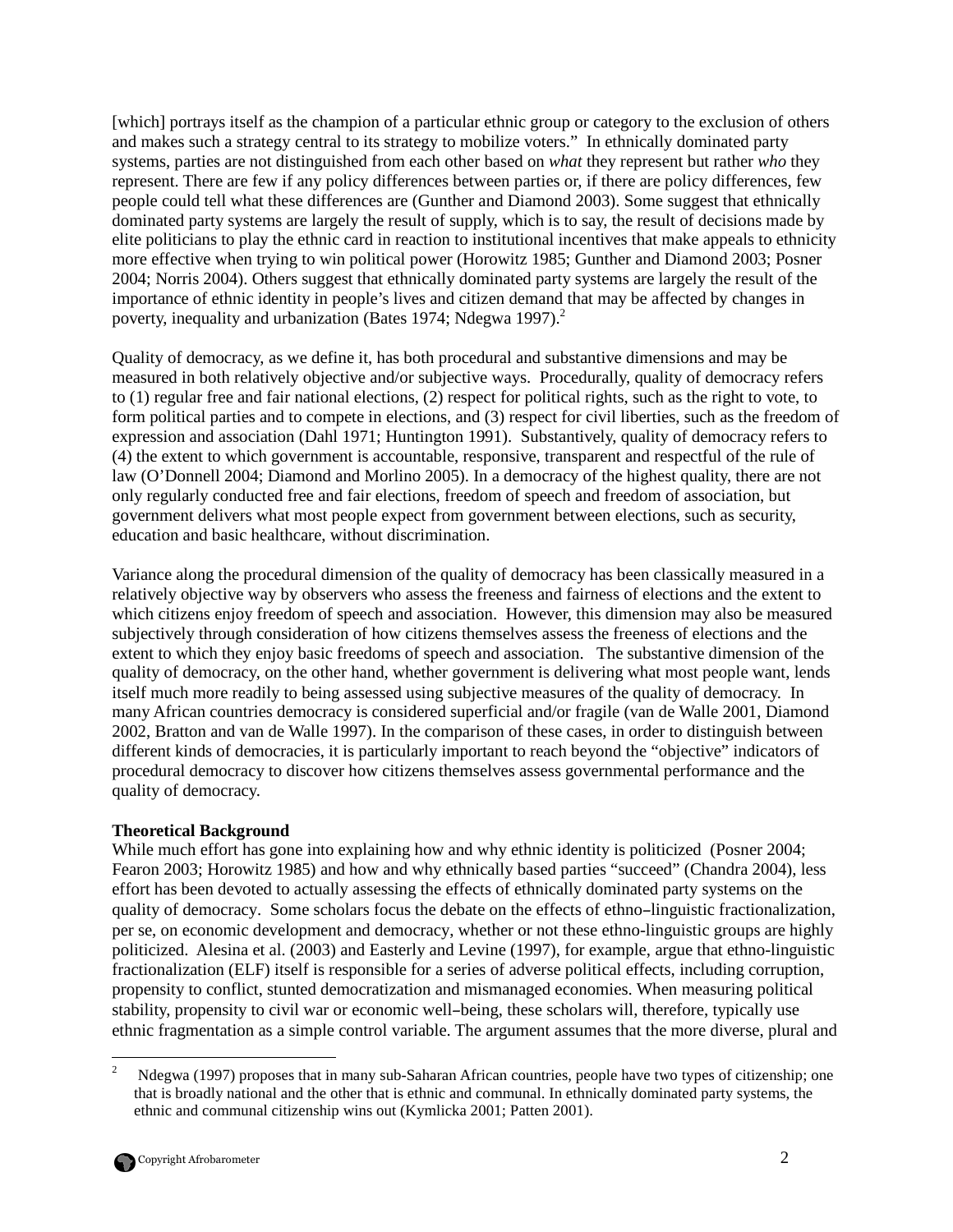fragmented a society, the more likely a society is to be conflict-ridden. Others, however, dispute this crude use of the ELF indicator (Posner 2004) and argue that the political expression of ethnicity is the more important variable at issue.

 Those theorists who do focus their claims around the relationship between politicized ethnicity and democracy can be thought of as falling into one of two camps. The first group of scholars argue that ethnic identities are qualitatively different and more exclusive than other social identities, especially class identities: when politicized, ethnicity is ultimately more destructive than class (Ndegwa 2003; Omolo 2002; Horowitz 1985). When and where major parties are distinguished from each other largely based on the ethnic groups they represent, these theorists expect the quality of democracy to be lower than where major parties are distinguished based on other identities. Others suggest that the politicization of ethnicity is not necessarily more detrimental to democracy than the politicization of other social identities, including class (Chandra 2004; Birnir 2007; Collier and Hoeffler 2004).

With respect to the first of these two claims, Fearon and Laitin (1996) and Varshney (2002) argue that ethnic identity's propensity to affect politics negatively depends on the interaction between the degree to which ethnicity is politicized and the depth of democratic norms historically constructed in any given society. These authors conceptualize ethnicity and race as less–than–fluid identities which are stickier than other social identities, such as class, region and, in some societies, religion. More so than these other categories of identity, ethnicity and race are based on more fast and objective classifications, like rules of descent, physical features and names (Fearon 2003). In many societies, people can more easily move up and down the class spectrum, migrate from one region to another or from rural areas to urban areas, or even switch churches or religions than they can change their ethnic and racial identities<sup>3</sup>. Rabushka and Sheplse (1972) and Horowitz (1985) propose that when most major ethnic groups have their own political parties, ethnic minorities fear permanent domination, and ethnic majorities are thus continually focused on devising ways to co-opt or exclude rival ethnic groups. When and where ethnicity and race are politicized and that politicization is institutionalized in the party system, the political landscape becomes frozen along the ethnic dimension. Ethnic minorities fear permanent exclusion and, within parties, elites compete for leadership by outdoing one another in proving their loyalty to their respective ethnic groups and stoking fears of government dominated by rival ethnic groups (Rabushka and Sheplse 1972). Consequently, the likelihood of violent conflict increases and the prospects for good governance are lowered where the party system is ethnically dominated.

Along similar lines, Sisk (1996) argues that ethnically dominated party systems lower the quality of democracy because they limit citizens' electoral choices to members of their own ethnic groups. Those who suggest that it may be wise to vote for a candidate supported by a party other than the one claiming to represent their own ethnic group are accused of being traitors or harassed. This might be especially true where region and ethnicity overlap, as they do in many deeply divided societies. There are also those who suggest that the quality of democracy is lower where there are ethnically dominated party systems because politicians are focused more on the interests of their respective ethnic groups than on the needs of the country as a whole. Posner (2004) notes that when ethnic identities are indeed politicized, elites are expected to win the maximum rights and privileges for their ethnic groups. Where there are ethnically dominated party systems, one's ethnic group is either in or out of power. If there is more than one established ethnic party, other ethnic groups are themselves compelled to mobilize along ethnic lines in the hopes of gaining some influence in national politics, thereby fueling an ethnic crowding out effect (Wantchekon 2003). In developing country settings, gaining access to the state becomes more pressing for survival and ethnicity becomes an ever more indispensable political instrument. Politically

 $\frac{1}{3}$  Religion as an identity becomes particularly troublesome when it coincides with a history of descent and the costs of converting are high, such as the case between Catholics and Protestants in Northern Ireland (Fearon 2003).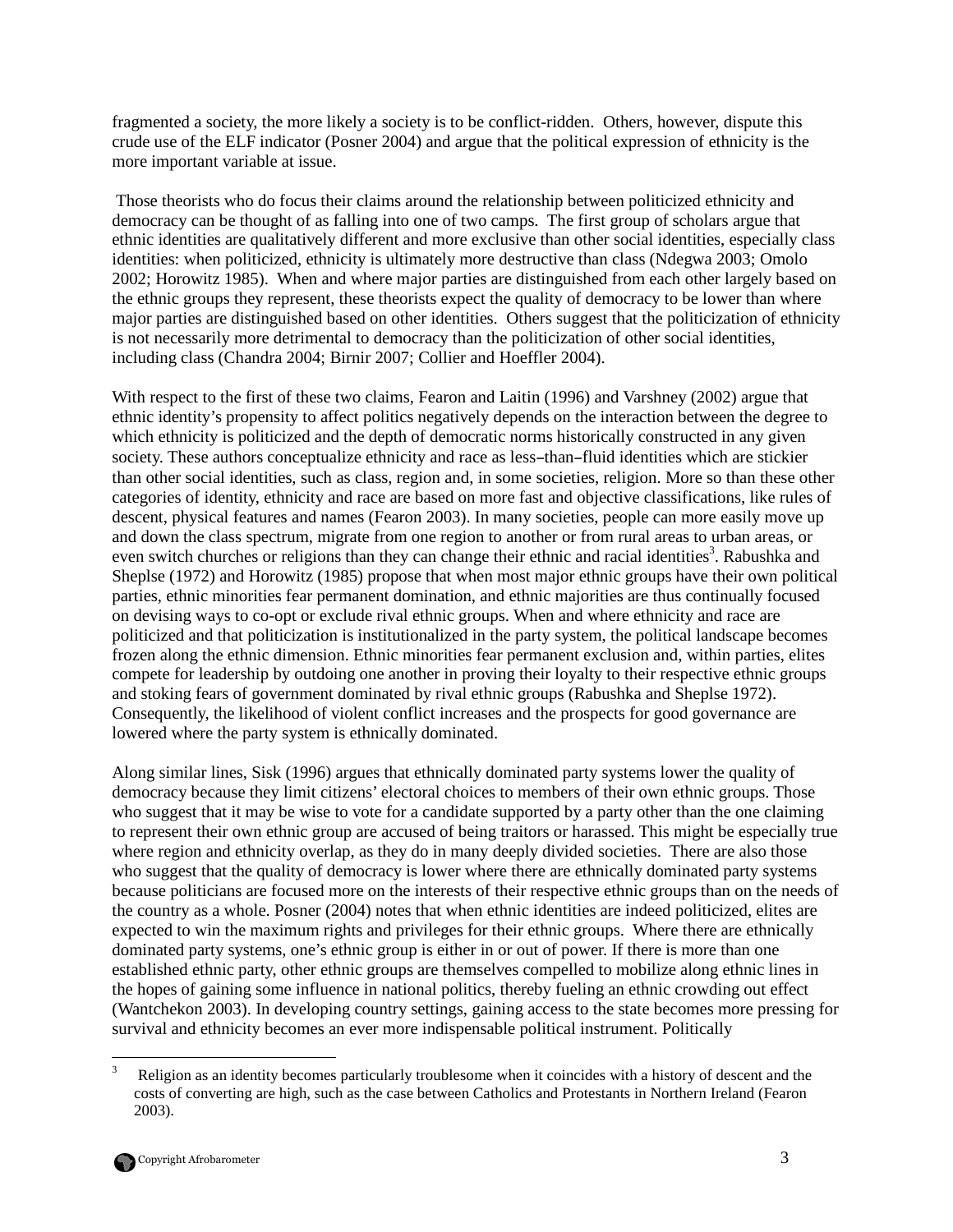institutionalized competition for the rights to these resources increases the likelihood of political instability, violent conflict, and the demise of democracy.

While politicians may claim that they are responding to natural demands for community and group representation, once ethnicity becomes thus politicized, the electoral choices with which citizens are presented are essentially limited to the ethnic plane. What appears to be multiparty democracy at the national level, we argue, could really be thought of as a collection of illiberal one-party ethnic states at the sub-national level. Even though there may be several national political parties, where there is an ethnically dominated party system and ethnic groups are geographically concentrated, parties essentially do not compete with each other for support at the local level. Each party has its ethno-regional bailiwick. There may be no legal constraints that prevent the formation of new parties that are less ethnically based, but politicians, once in power, control access to scarce and valuable resources and use these resources to prevent other politicians from appealing to anything but ethnicity. Further, politicians who have built successful political careers by appealing to ethnicity may collude to prevent other politicians from appealing to anything but ethnicity. Individual political identity is thereby reduced to ethnic identity as citizens essentially delegate their vote to entrenched ethnic elites. If this argument is correct, citizens where there are many political parties that are ethnically based are subject to the narrow choices and abuses of power that characterized previous single-party authoritarian regimes.

Other scholars, however, suggest that the politicization of ethnic identities is not necessarily more detrimental to stability or democracy than the politicization of class and other social identities. After all, deep and politicized class divisions have historically been very destabilizing in Europe, Latin America and Asia.<sup>4</sup> As Fearon and Laitin (1996) point out, ethnic cooperation is more the norm than the exception. Although her work is primarily devoted to explaining the electoral success of ethnic-based parties, Chandra (2004) suggests that ethnic identity is more fluid than theorists such as Sisk (1996), Horowitz (1985), and Rabushka and Shepsle (1972) assume. Political elites have a strong incentive to manipulate the definition of ethnic categories and, as such, Chandra reasons that ethnic head counts need not produce predetermined results because the categories that voters use to count are subject to change and manipulation (Ibid: 2). In patronage democracies where the public sector is much larger than the private sector and access to government is the best or only way to obtain resources, Chandra assumes that parties are only useful to the extent that they win power and are capable of influencing government. Therefore, voters will only vote for an ethnic party if, according to the ethnic head count they perform, they think it has a reasonable chance of winning power. If not, voters will throw their support behind another ethnic party that, needing their support to win, claims to represent their ethnic group as well. Alternatively, voters might attempt to "pass" as members of the ethnic group represented by the ethnic party that stands a better chance of winning power.<sup>5</sup>

In a similar vein, both Birnir (2007) and Mozaffar, Scarritt and Galaich (2003) argue that ethnic party systems might be conducive to better democratic politics. Birnir suggests that in the short-run, ethnic parties can help decrease voting volatility by providing voters with clear and differentiated voting cues and short-cuts. This gives other, non-ethnic parties incubation time, so to speak, to develop differentiated platforms in manageable voting blocs throughout a period of relatively stable electoral politics (Birnir 2007). Likewise, Mozaffar, Scarritt and Galaich (2003) find that what they term "dominant multiethnic patterns of ethnopolitical cleavages" aid democratic consolidation by cutting down on potentially excessive party fragmentation.

Both of these arguments recall the earlier work of Lijphart (1977) who thought that the 'stickiness' of

 $\frac{1}{4}$  France of the late-eighteenth century, Russia of the early -twentieth century and China of the mid-twentieth century may be considered cases in point.

<sup>5</sup> For a good definition of "passing", see Horowitz (1985) and Chandra (2004).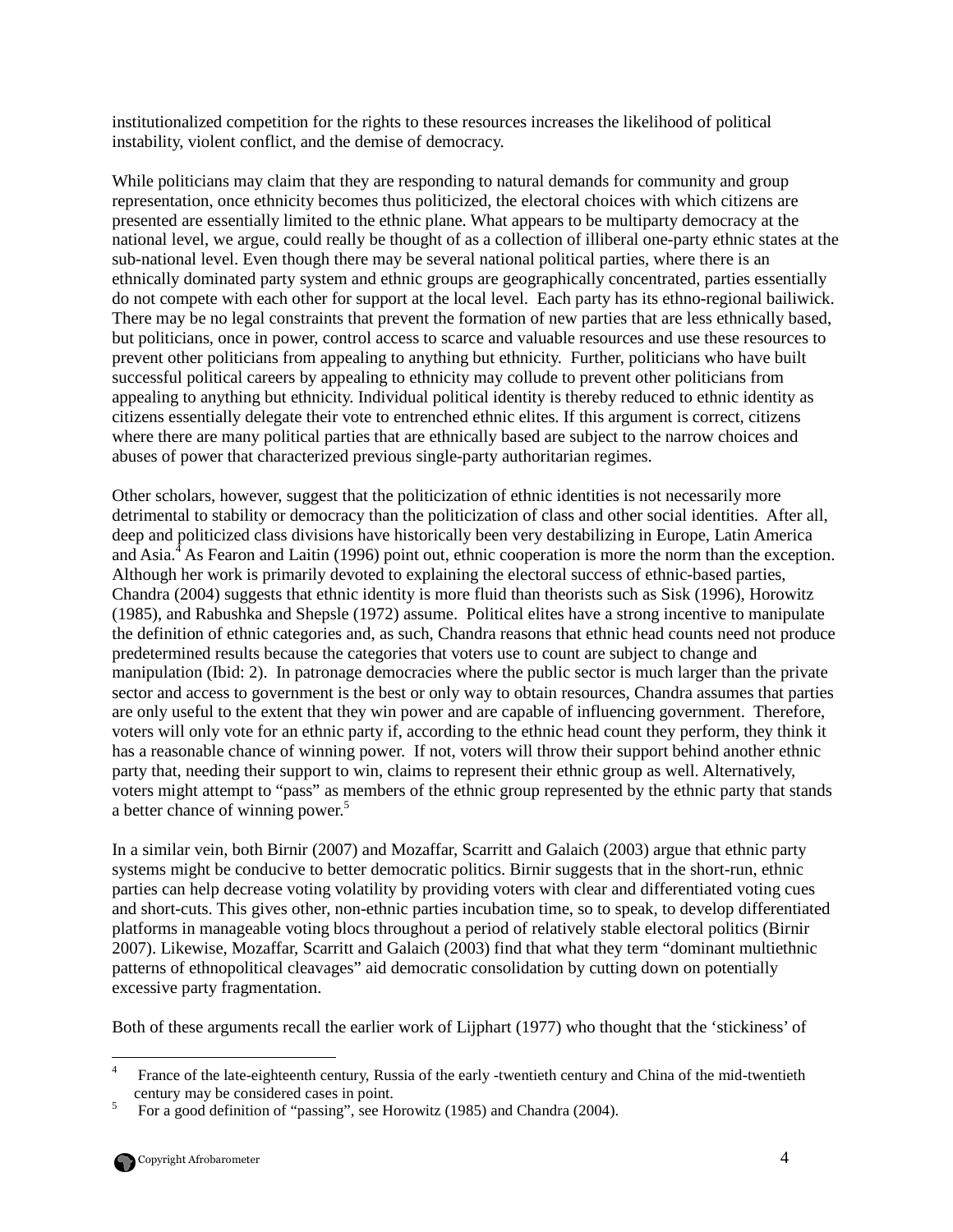ethnic identity is precisely why it is best to recognize and institutionalize ethnic cleavages. If ethnicity is politically salient and there is a history of ethnic conflict, Lijphart argues that it would be best to give each ethnic group a certain degree of autonomy over its own affairs and provide elites representing each ethnic group with equal voice over policymaking at the center of a multi-ethnic state. According to Lijphart, it is naïve to think that ethno-political groupings can be easily integrated and, therefore, the best way to promote peace and enhance the quality of democracy in the most deeply divided societies is to recognize and institutionalize ethnic differences through consociational or federal electoral processes. Where ethnicity is politically salient, the best type of democracy that can be hoped for is one that includes ethnically based parties that meet at the center of the political system and agree to share power.

# **Evidence from sub-Saharan Africa**

In this section we attempt to test the various hypotheses of the previous section using a new index of ethnically dominated party systems in sub-Saharan Africa, which we develop below. We then test (1) whether or not ethnic party politics systematically affect a country's quality of democracy on both procedural and substantive dimensions, and, if so, whether that effect is positive or negative. If ethnic politics are systematically associated with lower democracy scores, we then test (2) whether it is ethnolinguistic fractionalization as an indicator, per se, that negatively affects these scores or whether it is the political expression of ethnicity in ethnic politics that proves to be the more exacting and significant indicator. We also test whether (3) integrative electoral rules, such as plurality or majority electoral systems, substantially decrease the likelihood that ethnically based parties emerge or survive. Finally, we attempt to discern whether ethnic party politics is (4) desired by most citizens, that is to say, sustained by the forces of demand, either out of fear of minority exclusion in a zero-sum political game or simply in order to reflect natural cultural boundaries; or whether (5) ethnic party politics is more of an instrumental ploy used by ethnic elites, that is to say, the outcome of supply forces, in which ethnic individuals' choices, whether they like it or not, are limited to a vote of delegation to an (inefficient) ethnic bloc.

Before attempting to test whether and how ethnically dominated party systems affect the quality of democracy in sub-Sahara Africa, we now turn to the difficult task of determining the extent to which a party system is ethnically dominated, which we do by analyzing cross-national levels of ethnic voting.

There are enormous challenges to accurately measuring ethnic voting, especially in sub–Saharan Africa, where objective ethnographic information and electoral data are often scarce or unreliable. Measures of ethnic voting must take into consideration the categories in which states are ethnically fractionalized. Until recently, most measures of ethnic fractionalization were measured based on Cold War era data collected by Soviet ethnographers or national census data where available. Many measures gauge

fractionalization by the Herfindahl index, using the probability equation,  $1-\sum p^2$ , where '*p*' is the share of an ethnic group in their country. This index measures the probability that any two people randomly chosen from a country would be likely to speak the same language, be of the same race or share the same religion. Fearon (2003), who creates his own sensitive measure of ethnic fractionalization which includes a weight of cultural distance based on language structures, argues that the best measure of ethnicity would be a randomized survey form that captures respondents' subjective sense of ethnic identity. Thanks to the Afrobarometer survey, this is now possible (Bratton, Mattes and Gyimah-Boadi 2004). The Afrobarometer provides cross-country indicators of self-identification and public opinion from sub-Saharan African countries based on extensive surveys conducted since 1999. In this paper we focus on the latest iteration of the Afrobarometer, round three, conducted in 2002-2003. This new round adds four new countries for a total of 18 which represent important breadth in variance of sub-Saharan African country types $^6$ .

 $\frac{1}{6}$  As these surveys are repeated over time, it will be an important and theoretically pressing task to analyze how these levels of ethnic voting change through time.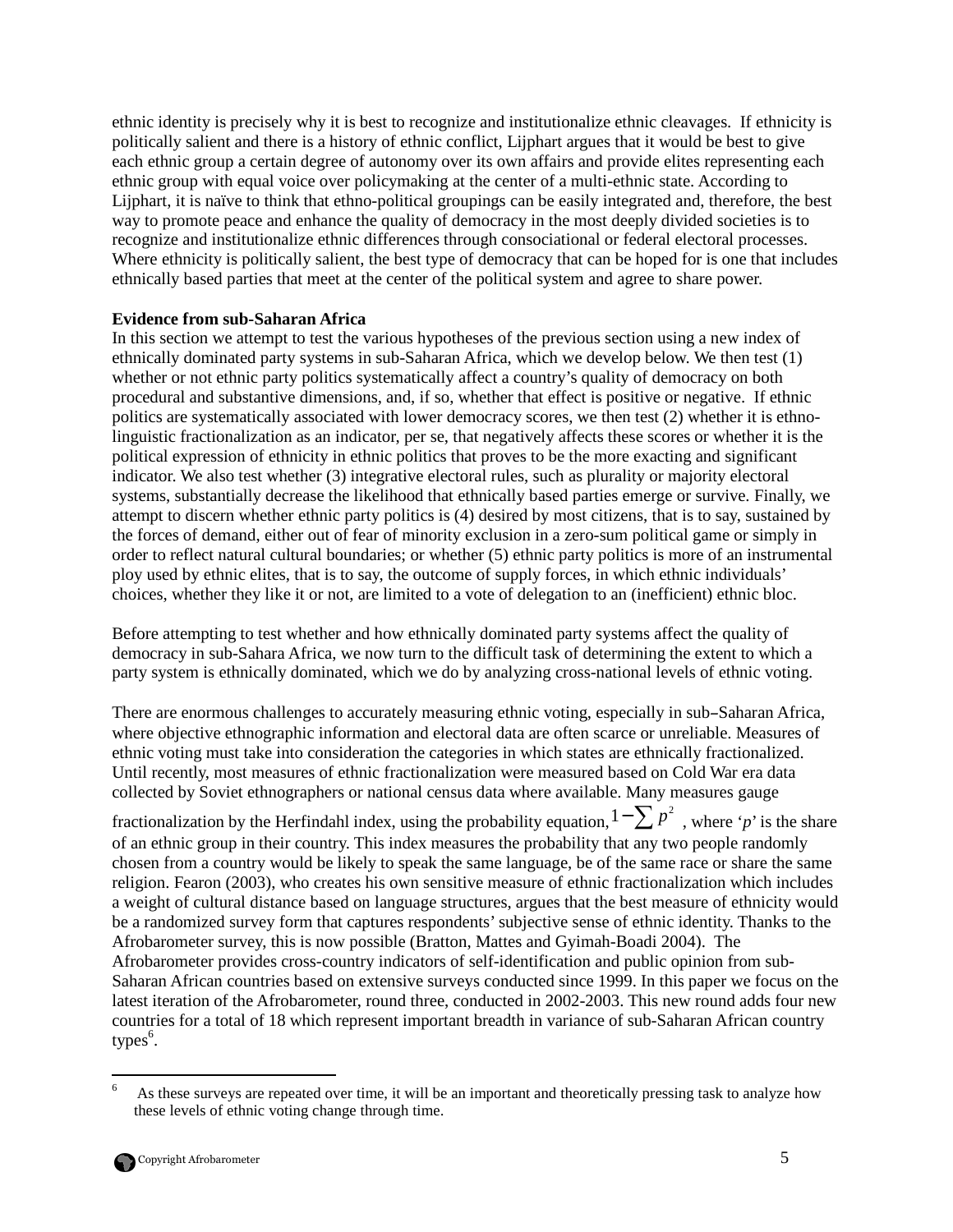The variables we use come from Afrobarometer questions about respondents' home language and party identification. Although in many countries fractionalization based on language is not the same as that based on ethnicity, in sub-Saharan Africa they are highly correlated (Alesina et al. 2003, Posner 2004, Fearon 2003) and equating the two for the countries under review for this study can be done without greatly distorting reality. From the answers to the Afrobarometer we look for correlation between respondents' language and their preferred political party choice, thereby allowing us to infer levels of ethnic voting. $<sup>7</sup>$ </sup>

 Based on the Afrobarometer data, we use a nonparametric measure of association, Cramer's Phi or V, to calculate the probability that a voter will vote for a party based on his or her ethnicity. From the above two Afrobarometer questions we were able to produce a series of cross-tables reporting the percentages of individuals self-identifying themselves with a particular ethnic group and who also reported that they were close to a certain political party. Table 1 illustrates a cross table of ethnic group and party selfidentification data from Malawi. Because surveys on ethnicity and party choice are not perfectly fast categories and represent only a sample of a general population, we use the more "forgiving" nonparametric Cramer's V over a more rigorous parametric analysis of variance in order to more robustly capture these macro differences in political party type from individual responses to survey questions on ethnicity and political party choice.

|                 | not close | <b>United Dem</b> | Malawi Co | <b>Alliance</b> | National refused/d.know |          | <b>Totals</b> |
|-----------------|-----------|-------------------|-----------|-----------------|-------------------------|----------|---------------|
| <b>Tumbuka</b>  | 4%        | 2%                | 2%        | 3%              | 0%                      | 0.17%    | 11.00%        |
| <b>Nk</b> honde | 1%        | 0%                | $0\%$     | 1%              | 0%                      | $0.00\%$ | 1.00%         |
| <b>Chewa</b>    | 18%       | 22%               | 11%       | $0\%$           | 1%                      | 1.50%    | 53.00%        |
| Yao             | 2%        | 10%               | $0\%$     | 0%              | 0%                      | 0.42%    | 14.00%        |
| Ngoni           | 1%        | 1%                | $0\%$     | 0%              | 0%                      | 0.25%    | 2.00%         |
| Lomwe           | 3%        | 4%                | $0\%$     | 0%              | 1%                      | 0.25%    | 9.00%         |
| Mang'anja       | 2%        | 3%                | $0\%$     | 0%              | 0%                      | 0.50%    | 5.00%         |
| Sena            | 1%        | 1%                | 1%        | 0%              | 0%                      | $0.00\%$ | 3.00%         |
| <b>Chindali</b> | 0%        | 0%                | $0\%$     | 0%              | 0%                      | 0.00%    | 1.00%         |
| Senga           | 0%        | 0%                | $0\%$     | $0\%$           | $0\%$                   | 0.00%    | $1.00\%$      |
| Tonga           | 0%        | 0%                | $0\%$     | 0%              | 0%                      | 0.00%    | 1.00%         |
| Totals          | 32%       | 44%               | 15%       | 4%              | 2%                      | 3.08%    | 100.00%       |

**Table 1:**Percentages of individuals of an ethnic group in Malawi self-identifying with a national political party

Cell values represent the fraction of an ethnic group, A, voting for a party, X, multiplied by the percentage of that ethnic group in country N. The sum of horizontal and vertical cells therefore add up to one. Data from Afrobarometer Round 3.

<u>.</u>

<sup>7</sup> The Afrobarometer produces its own rank of ethnic voting by calculating a country's rank based on the percentage of the major ethnic group who voted for the winning or losing party (Bratton et al. 2005: 306). This calculation, however, does not take into account whether there was significant ethnic voting present in an opposition party, nor does it consider a country's type of ethnic fractionalization. Tanzania, for instance, received a high ethnic voting rank because 56% of those who identified with the Swahili group, who make up 96% of the population, voted for the winning party in the last election. However, no significant voting block of any other Tanzanian ethnic group voted for an opposition party. This is a qualitatively different type of ethnic voting from that present in Nigeria, which surprisingly received a much lower rank than Tanzania.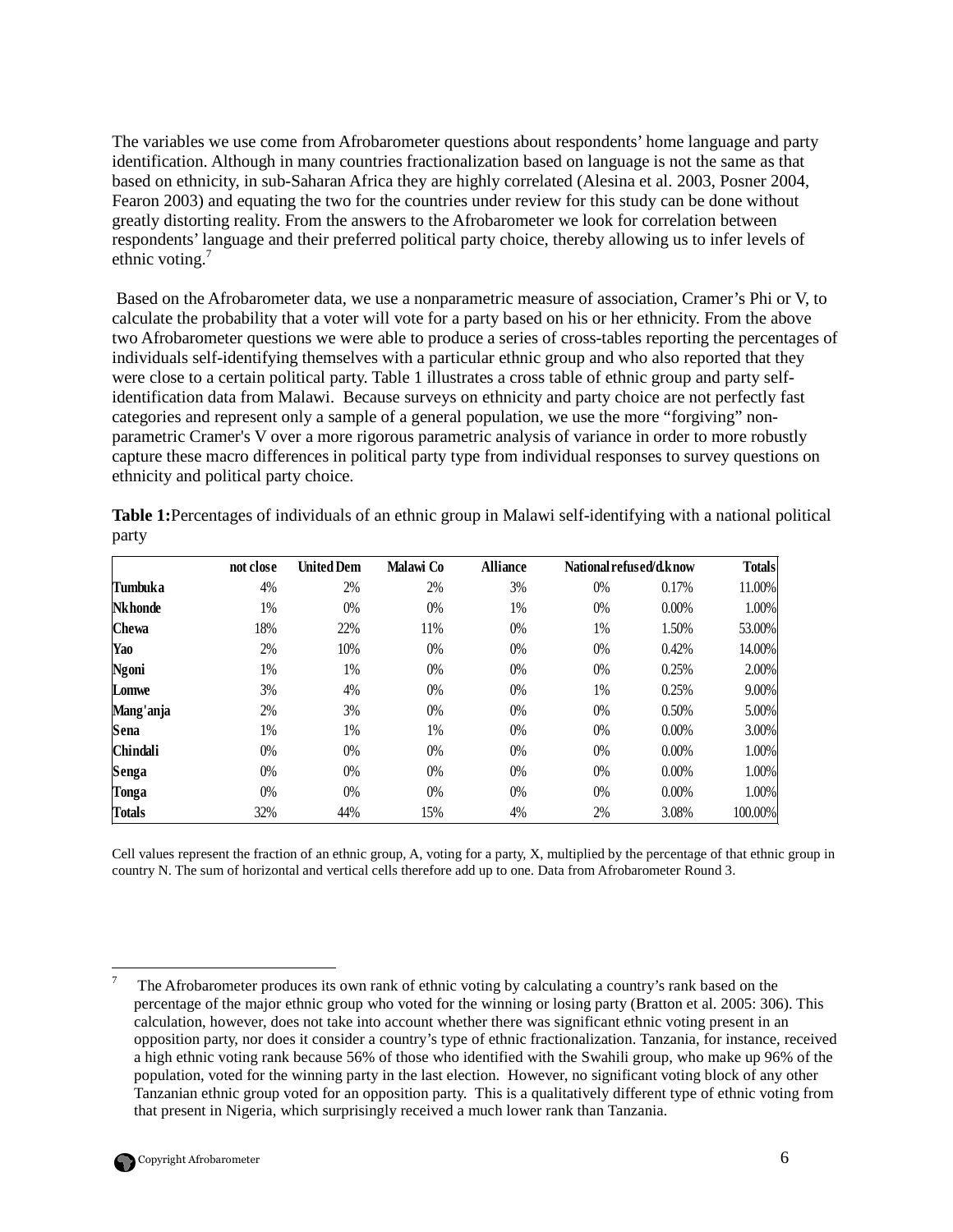Like a chi–square, Cramer's V measures the difference between our null hypothesis, which we could state as, "Party choice cannot be predicted by ethnic identity" and our actual observation of how much an individual's party choice can be predicted by knowing his or her ethnicity. For each country, therefore, Cramer's V calculates an index of correlation, or strength of the degree of association between our two variables, ethnicity and party choice on a scale of 0 to 1. As such, the Cramer's V output can be interpreted as a correlation coefficient and gives us the percentage of the total political party identification predicted by ethnic self–identification. Higher values mean that a greater percentage of political party choice can be explained by ethnicity, as in Kenya where Cramer's V is 0.36 or Malawi where Cramer's V is 0.29, and lower values mean that we can predict almost no percentage of political party choice based off ethnicity. In the case of low prediction probability, either all ethnic groups voted for the same party, as in Botswana with a Cramer's V close to 0, or political party choice is so random with respect to ethnicity that no pattern can be distinguished and ethnicity fails to reliably predict political party choice. Table 2 displays our Cramer's V Ethno-linguistic voting index (CVELI) of countries from both the Second and Third rounds of the Afrobarometer, alongside Posner's (2004) Politically Relevant Ethnic Groups (PREG) ranking and a standard ethno–linguistic fractionalization measure by Alesina et al (2003). The higher a CVELI that a country receives, the more we deem their political party system to be ethnically dominated.

**Table 2** CVELI scores for Rounds 2 and 3 of the Afrobarometer and two measures of Ethnolinguistic fractionalization, by Alesina et al (2003) and Posner (2004)

┑

|                     | $CVELI(1)$ $CVELI(2)$ |          | ELF    | <b>PREG</b> |
|---------------------|-----------------------|----------|--------|-------------|
| Les                 | 99929                 | 9.BZ7    | BVA    | Ŧ           |
| Cape Verde          | uwa                   |          | 8.42   |             |
| Botanana            | <u>9.182</u>          | 33 3 3 V | 日益日    | Ð           |
| Sen                 | 日日河                   |          | 88     | 88 B.B      |
| Ma                  | -9.13                 | 9.IV3    | 33.APP | 日主司         |
| Mornininner         | U.IZ8                 | U.IBZ    | 9.89   | USS         |
| Tan <b>Existing</b> | <u>U.ZUZ</u>          | SUBB     | 99 Y.A | 88 S.B      |
| $G$ hana            | 8269                  | 9.189    | 88 A.Z | U.44        |
| Madhementer         | -922                  |          | 8.88   | Ð           |
| Souih Africa        | 8231                  | 33 V.E.K | 9.73   | 9.49        |
| Zinimire            | 8,253                 | 99 994   | 9.39.  | SAI         |
| Nightin             | Ullbb                 | 9,318    | 63 X 5 | U.66        |
| Ugamin              | 0.269                 | 非常非常     | 33 P.E | HAR         |
| $\mathbf{M}$ ainean | 9.289                 | 88.      | 88 AV  | 81,33       |
| <b>Namibia</b>      | 非常                    | 9.232    | ii he  | 8.33        |
| <b>Kerwa</b>        | 0.338                 | 非常主义     | U.SS   | 887         |
| Zaribin             | 8361                  | 8289     | 88 F.H | 88 V B      |
| Ber                 | ugi                   |          | 9.79   | 9.3         |

CVELI(1): Cramer's V correlation coefficients for Afrobarometer round 3 CVELI(2): Cramer's V correlation coefficients for Afrobarometer round 2 ELF: Ethno–linguistic Fractionalization Scores by Alesina et al (2003) PREG: Politically Relevant Ethnic Groups Scores by Posner (2004)

It is important to explore whether rankings arrived at through an examination of survey data and statistical methods are supported by descriptive accounts of politics in the countries in question. Measurements based solely on voting patterns may be misleading, and it is hazardous to measure the extent to which a party system is ethnically dominated without knowing much about the politics of a given country. The advantage of using CVELI is that it gives us a statistical snapshot of the extent to which a political party system is ethnically dominated. However, context is important. Just because all or most members of a particular ethnic group support a certain party does not necessarily mean that they are doing so only or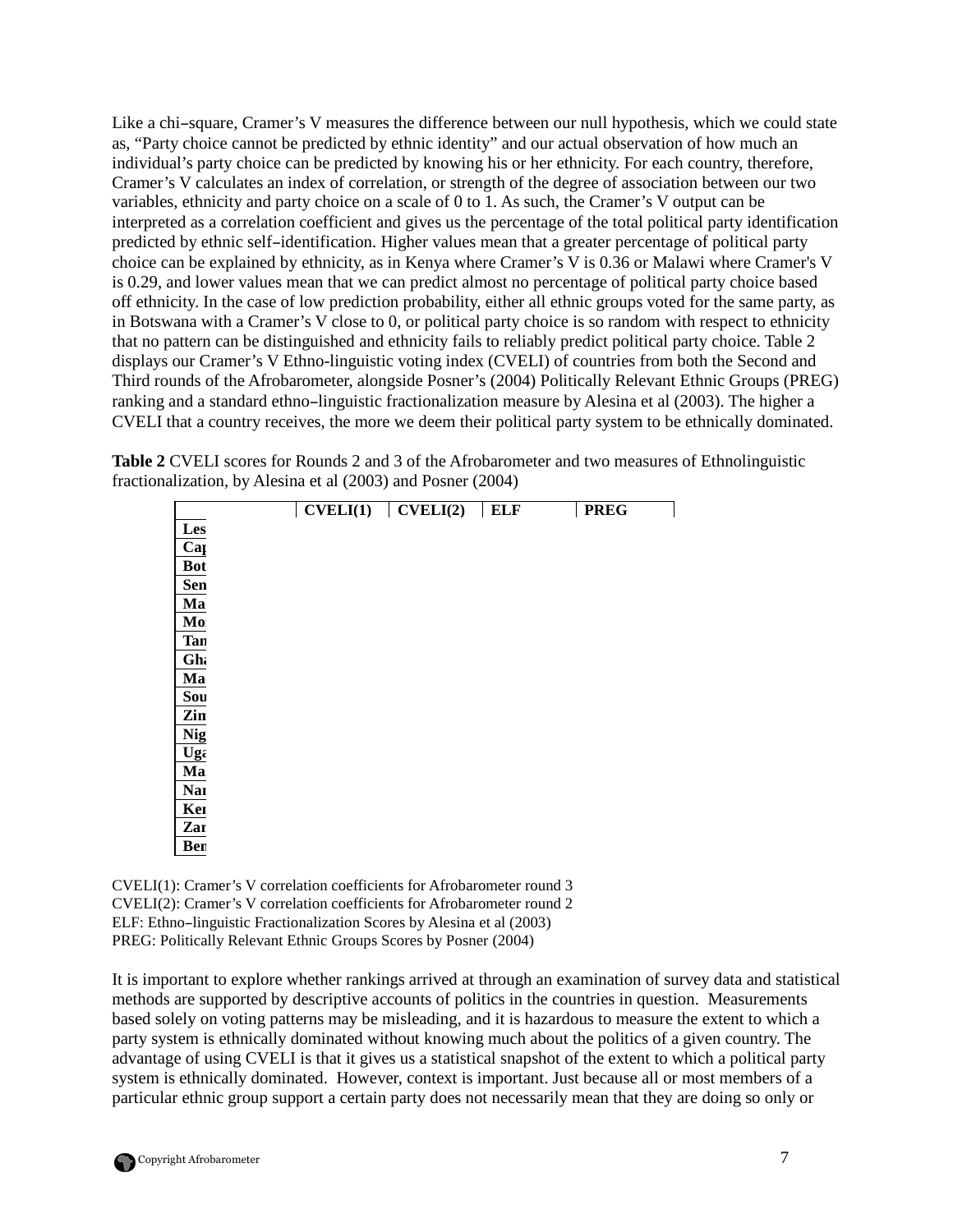primarily because the party is associated with their ethnic group. Further, we think it is important that any estimate of the extent to which a party system is ethnically dominated be open to change. Ethnic identity has become more or less politically salient over time in most ethnically plural countries.<sup>8</sup> Part of the purpose of this paper is to measure and explain the effects of such change on the quality of democracy. In order to situate these scores in context, we therefore compare our CVELI ranking with Posner's (2004) Politically Relevant Ethnic Groups fractionalization index (PREG) for sub-Saharan Africa. Instead of survey data, Posner (2004) uses works written by country experts and codes countries' fragmentation based on how often ethnicity is mentioned as a basis for party formation or political identity. From the scholarly work, Posner counts the politically relevant population shares of any ethnic group, normalized to one, which are in political competition with one another or mentioned as voting on the basis of their ethnic identity. PREG and the CVELI rankings are significantly correlated with one another at 0.66, lending evidence to the assertion that they are attempting to measure the same phenomenon, ethnically dominated party systems. As will be seen through multi–variate regressions, both do similarly well (and much better than simple ethno–linguistic fractionalization measures) at accounting for cross–national variations in quality of democracy.

From these fractionalization scores, we can see evidence that all or most political parties in countries like Kenya and Namibia are ethnically based. However, despite similarly high levels of ELF, in countries like Tanzania and Mozambique the dominance of ethnic political parties has been much less marked. For our CVELI measures, we ignored blocs of ethnic voters who stated that they were not close to any party. Although this could reflect the politicization of ethnicity in a non-party form, in our ranking we are interested in how ethnicity is expressed electorally.<sup>9</sup>

We measure the quality of democracy first along its classic procedural dimension, using (1) Freedom House scores, (2) Polity IV estimates and (3) Afrobarometer survey data. While Freedom House and Polity IV scores provide helpful estimates of the extent to which national electoral procedures, political rights and civil liberties are respected, they are based on observations by "experts"; typically not citizens of the countries in question. The Afrobarometer survey data provides measures of the quality of democracy along this first dimension according to citizens in the countries under study. For this first measure we use Afrobarometer survey questions about the extent of democracy, support for democracy and the freeness and fairness of elections. Afrobarometer's survey data also gives us a thicker gauge to measure the second, substantive dimension of the quality of democracy by allowing us to assess how representative, responsive and transparent a democratic government is according to people who experience daily life in the countries in question. We use Afrobarometer questions about satisfaction with democracy and trust in institutions to get at the concept of representativeness; questions about perceived performance in government functions like education, health and the economy to get at the concept of responsiveness; and questions about corruption to get at the concept of transparency.

We use correlations and OLS regression analysis to determine the sign, substance and significance of the effect of ethnically dominated party systems (hypotheses 1) as measured by our indicator of levels of

<u>.</u>

<sup>8</sup> As Fearon (2003) and others point out, Somalia, which for years was considered to be ethnically homogeneous, is now widely understood to be deeply fragmented and ethnically divided. Change in Cramer's V scores from the two Afrobarometer rounds confirms this salience variance in other countries as well. The numbers of any given ethnicity speaking a home language and the political meaning and significance of these ethnic values change over time.  $\overline{Q}$ 

By this, we mean that an entire ethnic group might decide not to participate in the political process. This itself would be evidence of politicized ethnic identity. We do not attempt to capture this phenomenon. If respondents did not feel close to any party, we assumed that this indicated a lower probability that they would vote in upcoming elections.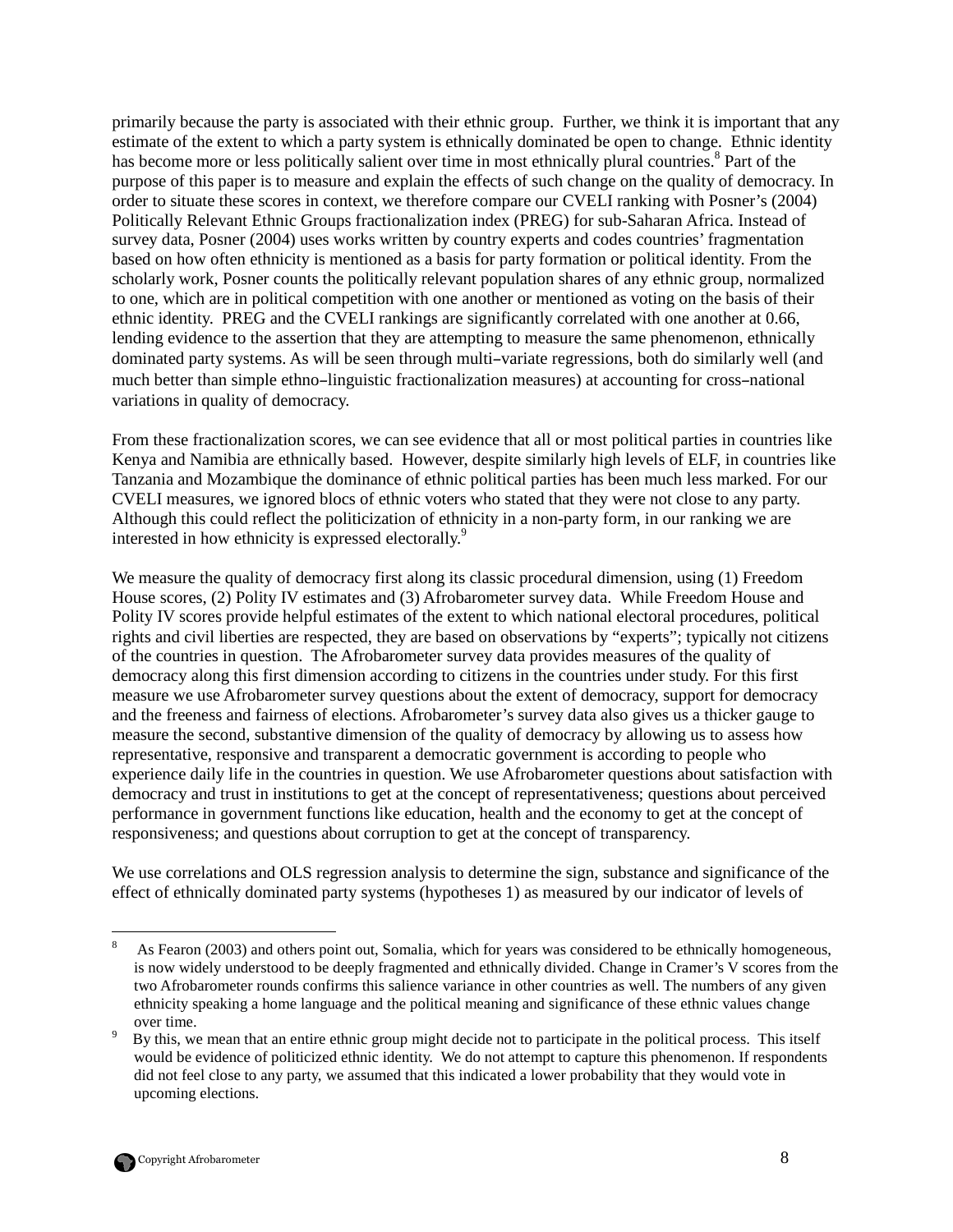ethnic voting, CVELI, on these indicators of quality of democracy. We run regressions with and without a control of Alesina et al's (2003) standard ELF measure to determine whether it is ethnic fragmentation itself that has a more driving effect on quality of democracy than the political expression of ethnicity (hypothesis 2). To control for the effects of electoral systems (hypothesis 3) we add a dummy variable for majoritarian electoral rules, using data which follows coding set by Persson and Tabellini (2004). Countries with a score of 0 on this indicator have proportional representative voting rules for parliamentary elections.

In order to discern whether ethnic politics are sustained by the forces of demand or supply (hypotheses 4 and 5), we introduce a simple dummy variable in the regressions, *winpar*, which assigns a 1 to any individual who voted for a party that won national elections in or before the year of the survey. It is important to note that Cho and Bratton (2005) and Mohler (2005) have found that how satisfied Africans are with democracy is affected to at least some extent by whether they voted for the government of the day or opposition parties; the 'winners' or the 'losers'. Therefore, although our indicator of ethnic voting shows a negative association with subjective evaluations of democratic quality, it may be the case that it is simply registering the fact that, in ethnically dominated party systems, supporters of ethnic parties that are out of power tend to have negative attitudes towards the performance of a governing party or coalition of parties they do not support. However, the *winpar* dummy variable allows us to determine whether the population as a whole has negative views of democracy in countries that are governed by ethnically based political parties, even as the population votes along ethnic lines. That is to say, once we have controlled for the perception bias of winning or losing an election, if our measure of ethnic voting still has a substantial negative association with the perceived quality of democracy, then even individuals who have voted for a party that has captured access to the resources of a state and promised to distribute them exclusively to their ethnic group perceive a lower quality of democracy than individuals who have voted for a winning party in countries with less ethnically dominated politics. We take this as further evidence that ethnically dominated party systems are less sustained by demand than by supply.<sup>10</sup> When even 'ethnic winners' feel that their government representatives are neither responsive nor accountable, the gains in procedure and substance due to the introduction of multi-party elections seem slight indeed.

<sup>&</sup>lt;u>.</u> <sup>10</sup> In the most extreme version of the demand-side argument, all politics should be ethnic politics in countries that are fragmented along ethnic lines. Substantial differences between our CVELI and ELF measures show that this is not the case.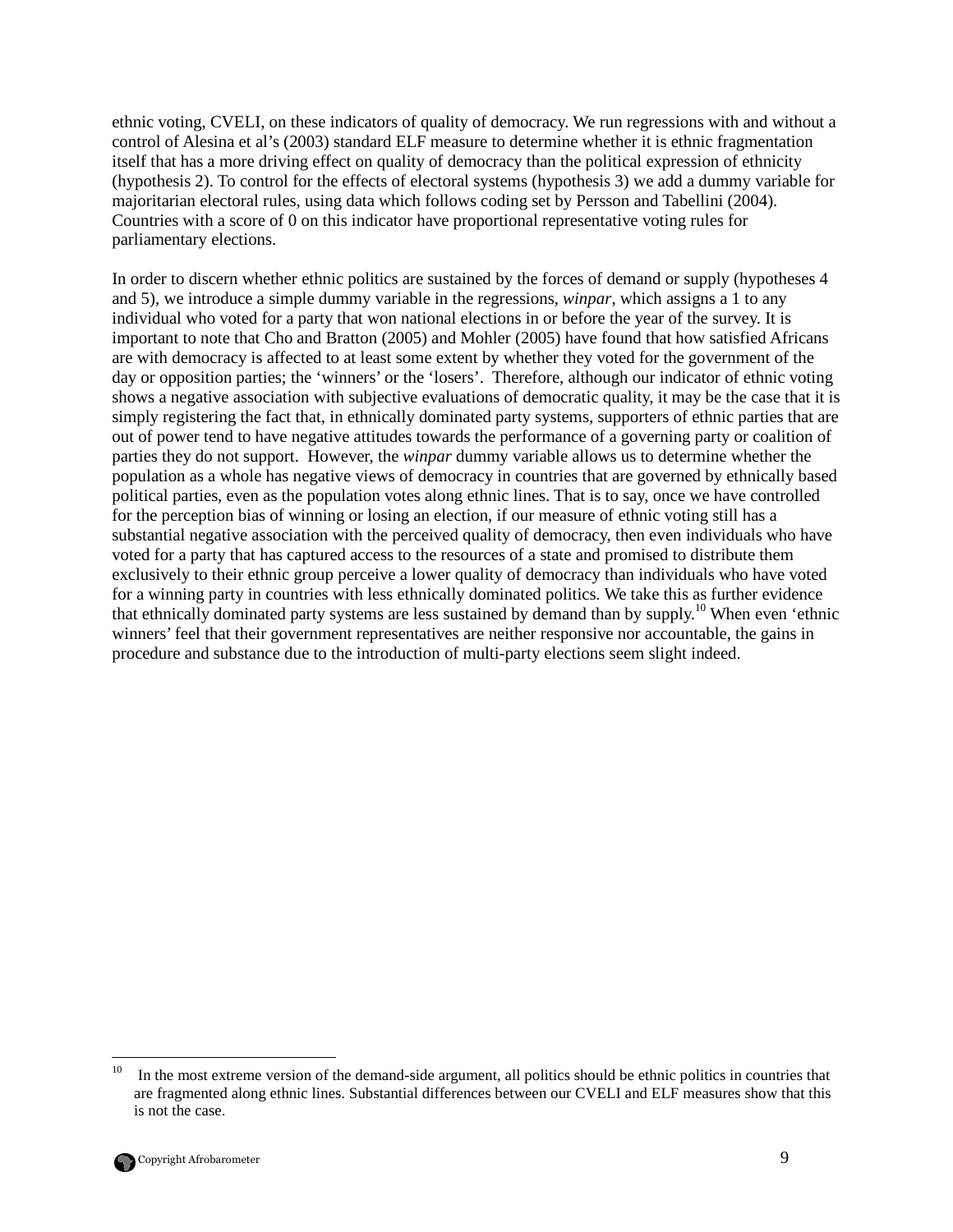| <b>Afrobarometer 3</b>   |                        | Ethnic              |                        | <b>Countries</b> |
|--------------------------|------------------------|---------------------|------------------------|------------------|
|                          | <b>Ethnically</b>      |                     | <b>Politically</b>     |                  |
| Indicators (2004–        | <b>Dominated Party</b> | Fractionalization,  | <b>Relevant Ethnic</b> | ${\bf N}$        |
| 2005)                    | <b>System, CVELI</b>   | ELF (Alesina et al. | <b>Groups, PREG</b>    |                  |
|                          |                        | 2002)               | (Posner 2004)          |                  |
| <b>Polity</b>            | $-.20$                 | $-13$               | $-0.39$                | $\overline{17}$  |
| <b>Freedom House</b>     | $-.15$                 | $-.22$              | $-49*$                 | 17               |
| <b>Support for</b>       | $-.25$                 | $-.13$              | $-.25$                 | 17               |
| <b>Democracy</b>         |                        |                     |                        |                  |
| <b>Free and Fair</b>     | $-.38$                 | $-.11$              | $-.55*$                | 17               |
| <b>Elections</b>         |                        |                     |                        |                  |
| <b>Extent of</b>         | $-.24$                 | .14                 | $-.24$                 | 17               |
| <b>Democracy</b>         |                        |                     |                        |                  |
| <b>Satisfaction with</b> | $-14$                  | $\overline{.14}$    | .02                    | $\overline{17}$  |
| <b>Democracy</b>         |                        |                     |                        |                  |
| I trust the              | $-.41*$                | $-.09$              | $-.26$                 | 17               |
| <b>President</b>         |                        |                     |                        |                  |
| I trust the Police       | $-.47*$                | $-26$               | $-0.34$                | $\overline{17}$  |
| I think that most        | $.66***$               | .32                 | .41                    | 17               |
| of the President's       |                        |                     |                        |                  |
| office is corrupt        |                        |                     |                        |                  |
| I think that most        | $.66**$                | .35                 | .37                    | 17               |
| <b>MPs are involved</b>  |                        |                     |                        |                  |
| in Corruption            |                        |                     |                        |                  |
| I think that most        | $.63**$                | $.44*$              | $.57*$                 | 17               |
| Police are               |                        |                     |                        |                  |
| Corrupt                  |                        |                     |                        |                  |
| I am satisfied           | $.23*$                 | $-.29$              | .21                    | 17               |
| with                     |                        |                     |                        |                  |
| government's             |                        |                     |                        |                  |
| performance in           |                        |                     |                        |                  |
| education                |                        |                     |                        |                  |
| I think that Most        | $-.21$                 | $-.21$              | $-.195$                | 17               |
| <b>National</b>          |                        |                     |                        |                  |
| Government               |                        |                     |                        |                  |
| <b>Officals</b> are      |                        |                     |                        |                  |
| Corrupt                  |                        |                     |                        |                  |

**Table 3:** Simple Correlations [Afrobarometer Round 3, at national averages]

CVELI: Cramer's V correlation coefficients for Afrobarometer round 3

ELF: Ethno–linguistic Fractionalization Scores by Alesina et al (2003)

PREG: Politically Relevant Ethnic Groups Scores by Posner (2004)

FH: Inverted Freedom House combined average scores (1989-2003) of "status of freedom"

Polity: Polity combined average scores (1989-2003) of "level of democracy"

\*P=.05 level (two-tailed), \*\*P=.01 level (two-tailed), #Excluding Cape Verde

Table three displays simple correlations with associated significance levels between our measure of ethnically dominated party systems using CVELI, Alesina et al's (2003) ELF measure, and Posner's (2004) Politically Relevant Ethnic Group's index (PREG). Posner's (2004) PREG, followed by our CVELI measure, have consistent, negative associations with respect to Polity, Freedom House and Afrobarometer indicators of the procedural dimension of democracy. However, the correlation coefficients between CVELI and average country level perceptions of governance and democracy at the substantive level, without any prior controls, suggest a powerful and significant relationship between the extent to which a party system is ethnically dominated and measures of trust, satisfaction and perceived levels of government corruption. Figure 1 graphically illustrates this association, by representing the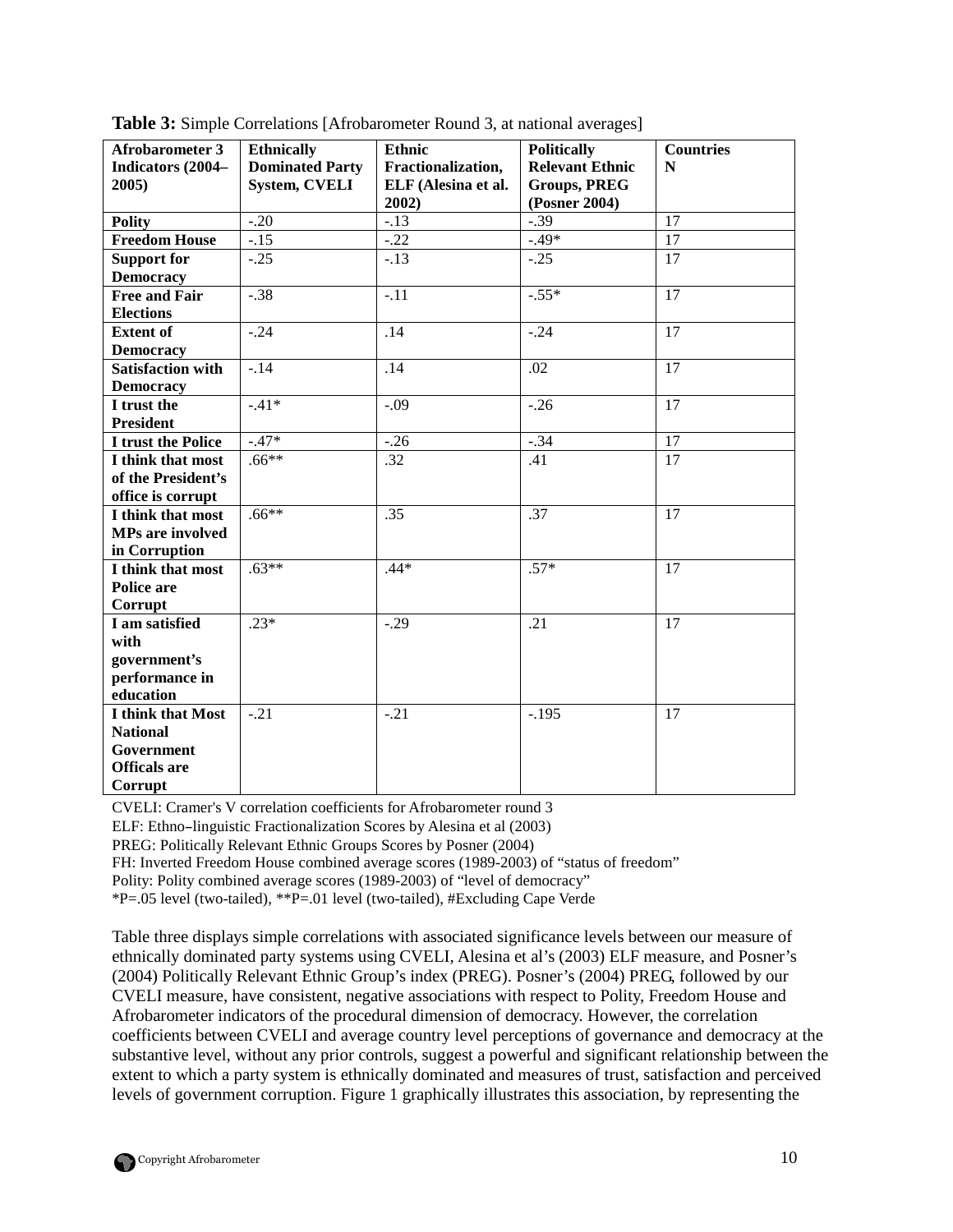relationship between CVELI and Freedom House scores.



**Figure 1:** Country levels of combined, average Freedom House scores and ethnic voting #

X-axis: Afro3V: Cramer's V correlation coefficients for Afrobarometer round 3 Y-axis: FH: Inverted Freedom House combined average scores (1989-2003) of "status of freedom" #excluding Cape Verde, Lesotho and Benin

The extent to which a party system is ethnically dominated, measured according to CVELI, does predict measures of the quality of democracy included in Table 2 to a remarkable degree, even if we know nothing further about a country. People in countries with ethnically dominated party systems, measured according to CVELI, are much less likely to believe that elections are free and much less likely to be satisfied with the government's performance in education. They are also more likely to have illegal fees demanded from them for education, and to believe that police and national-level officials are corrupt.

Table three also suggests that ethnic fractionalization itself does not necessarily result in a lower quality of democracy, but that it is the *politicization* of ethnic differences that impede the development of a higher quality of democracy measured according to the Afrobarometer indicators included in the table. The extent to which a party system is ethnically dominated explains a greater degree of the variation in satisfaction with governmental delivery of education, belief that elected officials care and listen to citizens, and perception that agents of the government respect the rule of law than ethnic fractionalization. This in large part supports the claim of Posner (2004) and others that what has impeded development and democracy in sub-Saharan African is not ethno- heterogeneity itself but the political expression of ethnic divisions, which in fact may be less likely in the most ethnically heterogeneous settings where political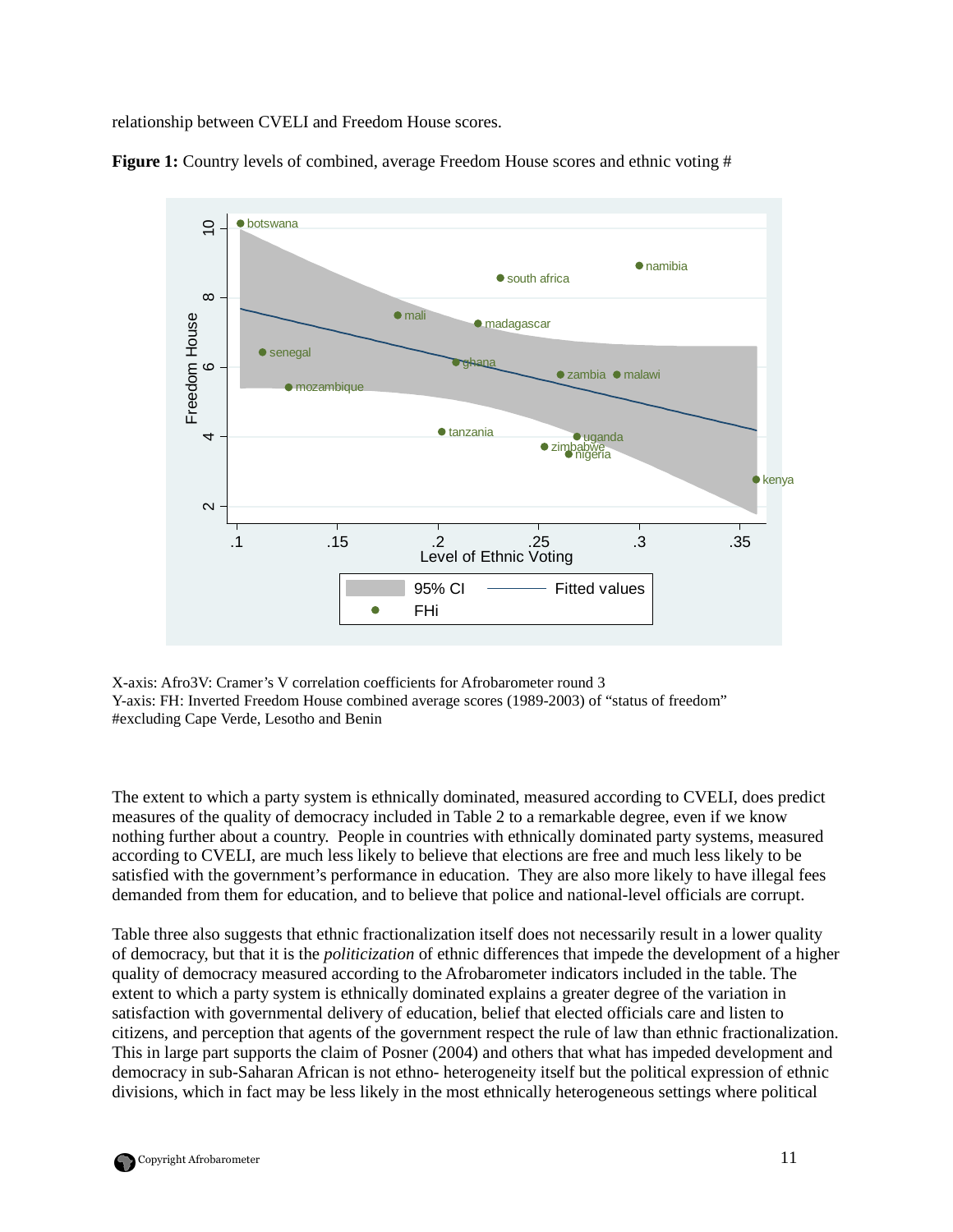institutions make it impossible for a party that does not appeal to more than a few ethnic groups to win seats or national office.

Multiple regression analysis of the correlations shown in Table three represents a more systematic analysis of this relationship and indicates that a causal relationship exists between the extent to which a party system is ethnically dominated and certain measures of the quality of democracy. Tables 4-7 report the results of several least-square regressions on important Afrobarometer measures of corruption and quality of democracy.

|              | <b>Freedom House</b> |           | <b>Polity</b> |           | Support for<br><b>Democracy</b> |            | <b>Free and Fair</b><br><b>Elections</b> |            | <b>Extent of</b><br><b>Democracy</b> |           |
|--------------|----------------------|-----------|---------------|-----------|---------------------------------|------------|------------------------------------------|------------|--------------------------------------|-----------|
| <b>CVELI</b> | $-4.93**$            | $-5.01**$ | $-7.41**$     | $-10.5**$ | $-.232**$                       | $-.202**$  | $-1.03**$                                | $-2.25**$  | $.321**$                             | $-1.76**$ |
| <b>ELF</b>   |                      | .071      |               | $2.93**$  |                                 | $-.026$    |                                          | $1.11**$   |                                      | $1.31**$  |
| winpar       |                      |           |               |           | $-0.075**$                      | $-.075**$  | .459**                                   | .443**     | $.406**$                             | $.385**$  |
| Maj          | $-240**$             | $-.229**$ | $.362**$      | $.798**$  | .030                            | .026       | $-.365**$                                | $-199**$   | .239**                               | $-.050*$  |
| <b>GNI</b>   | $.001**$             | $.001**$  | $.001**$      | $.001**$  | $.00001**$                      | $.00001**$ | $-3e-7$                                  | $.00004**$ | $1e-5*$                              | $.0001**$ |
| <b>POP</b>   | $-4e-8**$            | $-4e-8**$ | $-3e8**$      | $-4e-8**$ | $2e-9**$                        | $2e-9$     | $-1e-8**$                                | $-1e-8**$  | $-7e-$<br>$0**$                      | $-1e-8**$ |

# **Table 4:** Procedural Dimension of Democracy

Ordinary Least Squares Regression Analysis

Regression Coefficients

CVELI: Cramer's V correlation coefficients for Afrobarometer round 3

ELF: Ethno–linguistic Fractionalization Scores by Alesina et al (2003)

FH: Inverted Freedom House combined average scores (1989-2003) of "status of freedom"

Polity: Polity combined average scores (1989-2003) of "level of democracy"

 $*P = .05$  level (two-tailed),  $*P = .01$  level (two-tailed)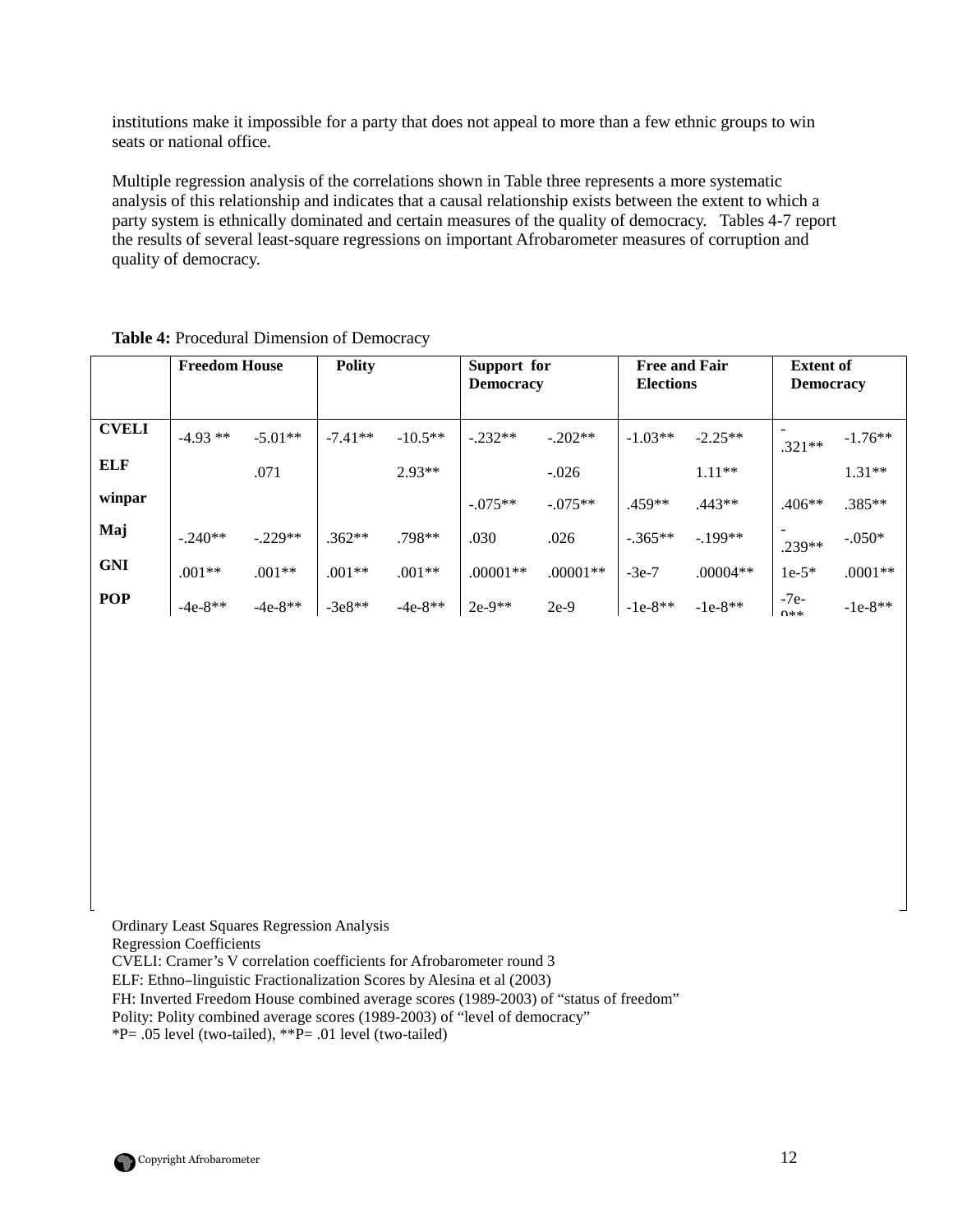In general, there is strong evidence from these tables to suggest that ethnically dominated party systems do negatively affect a country's quality of democracy on both procedural-objective dimensions as well as substantive-subjective dimensions (hypotheses 1). With regards the procedural dimension (table 4) higher CVELI scores are significantly associated with lower democracy scores from three different databases in both models, with and without a control for ELF. Of these five indicators of procedural democracy, the regressions of CVELI on Freedom House and Polity indicators have the best test-fit scores.

The relationship is even stronger on the substantive-subjective dimension. CVELI again takes on a significant and consistently negative coefficient, and it usually does so in both models. As illustrated in table 5, individuals in countries with ethnically dominated party systems are much less likely to trust the president and much more likely to report that material electoral incentives are offered to persuade  $\frac{1}{2}$  individual's political choices<sup>11</sup>. The most powerful, negative coefficients of all the models, however, are those explaining perceptions on the levels of satisfaction with government performance (table 6) and perceptions of government corruption (table 7). In table 6, CVELI is particularly strong in explaining individuals' level of satisfaction with the government's handling of the economy, although CVELI is also a telling indicator explaining satisfaction with government performance in education and health care. With regards perceptions of government corruption (table 7), CVELI does particularly well as an indicator explaining individual perceptions of corruption among local and national government officials, but also an important indicator of perceptions of presidential and police corruption. The extent to which a party system is ethnically dominated, therefore, proves to be a remarkable explanatory variable for higher levels of perceived corruption, lower levels of satisfaction with government performance, less trust in the capabilities of democracy and lower levels of democracy all around.

|              | <b>Satisfaction with</b> |           | <b>Future of</b> |           |           | <b>Trust the President</b> | <b>Election incentives are</b> |             |  |
|--------------|--------------------------|-----------|------------------|-----------|-----------|----------------------------|--------------------------------|-------------|--|
|              | <b>Democracy</b>         |           | <b>Democracy</b> |           |           |                            | offered                        |             |  |
| <b>CVELI</b> | .009                     | $-1.45**$ | .088             | $-2.16**$ | $-.177*$  | $-1.72**$                  | $1.31**$                       | $1.01**$    |  |
| ELF          |                          | $1.33**$  |                  |           |           | $1.39**$                   |                                | $.272**$    |  |
| winpar       | $.529**$                 | $.507**$  | .287             | $-.041$   | $.679**$  | $.661**$                   | $-.205**$                      | $-209**$    |  |
| Maj          | $-.207$                  | $-.015$   | $-.161*$         | $-.631**$ | $-.309**$ | $-.101**$                  | $-.063*$                       | $-.022$     |  |
| <b>GNI</b>   | $.00002**$               | $.0001**$ | $.00001*$        | $-.0001*$ | $-.0002*$ | $.00002**$                 | $-.0001**$                     | $-.00001**$ |  |
| <b>POP</b>   | $-7e-9**$                | $-1e-8**$ | $-3e-9**$        | $1e-8**$  | $-1e-8**$ | $-1e-8**$                  | $2e-9**$                       | $1e-9**$    |  |
| <b>Sex</b>   | $-.036*$                 | $-.031*$  | $-.029*$         | .051      | .010      | .010                       | $-.027*$                       | $-.027*$    |  |
| Age          | .001                     | .001      | $.002**$         | .001      | $.002**$  | $.003**$                   | $-.001$                        | $-.001$     |  |
| Ed           | $-.032**$                | $-.032**$ | .002             | $-.052*$  | $-.064**$ | $-.062**$                  | $.012**$                       | $.050**$    |  |
| Emp          | $.043**$                 | $.039**$  | $.024**$         | $-.027$   | $.012**$  | .007                       | $-.004**$                      | .006        |  |
| cons         | 2.66                     | 1.91      | 2.80             | 3.16      | 2.29      | 1.48                       | 1.94                           | 1.77        |  |
| $R^2$        | .12                      | .13       | .04              | .003      | .18       | 0.20                       | 0.09                           | 0.0         |  |
| Adj $R^2$    | .12                      | .13       | .04              | .003      | .18       | 0.20                       | 0.09                           | 0.0         |  |
| N            | 20982                    | 20982     | 18793            | 18793     | 24794     | 24106                      | 23740                          | 23740       |  |

**Table 5:** Substantive Dimension of Democracy: Future Evaluation and Trust [Afrobarometer Round 3]

Ordinary Least Squares Regression Analysis

Regression Coefficients

CVELI: Cramer's V correlation coefficients for Afrobarometer round 3

ELF: Ethno–linguistic Fractionalization Scores by Alesina et al (2003)

\*P= .05 level (two-tailed), \*\*P=.01 level (two-tailed)

 $11\,$ <sup>11</sup> The afrobarometer question used for the variable "Election Incentives Offered" asks individuals, in their opinion, how often politicians offer gifts to voters during election campaigns.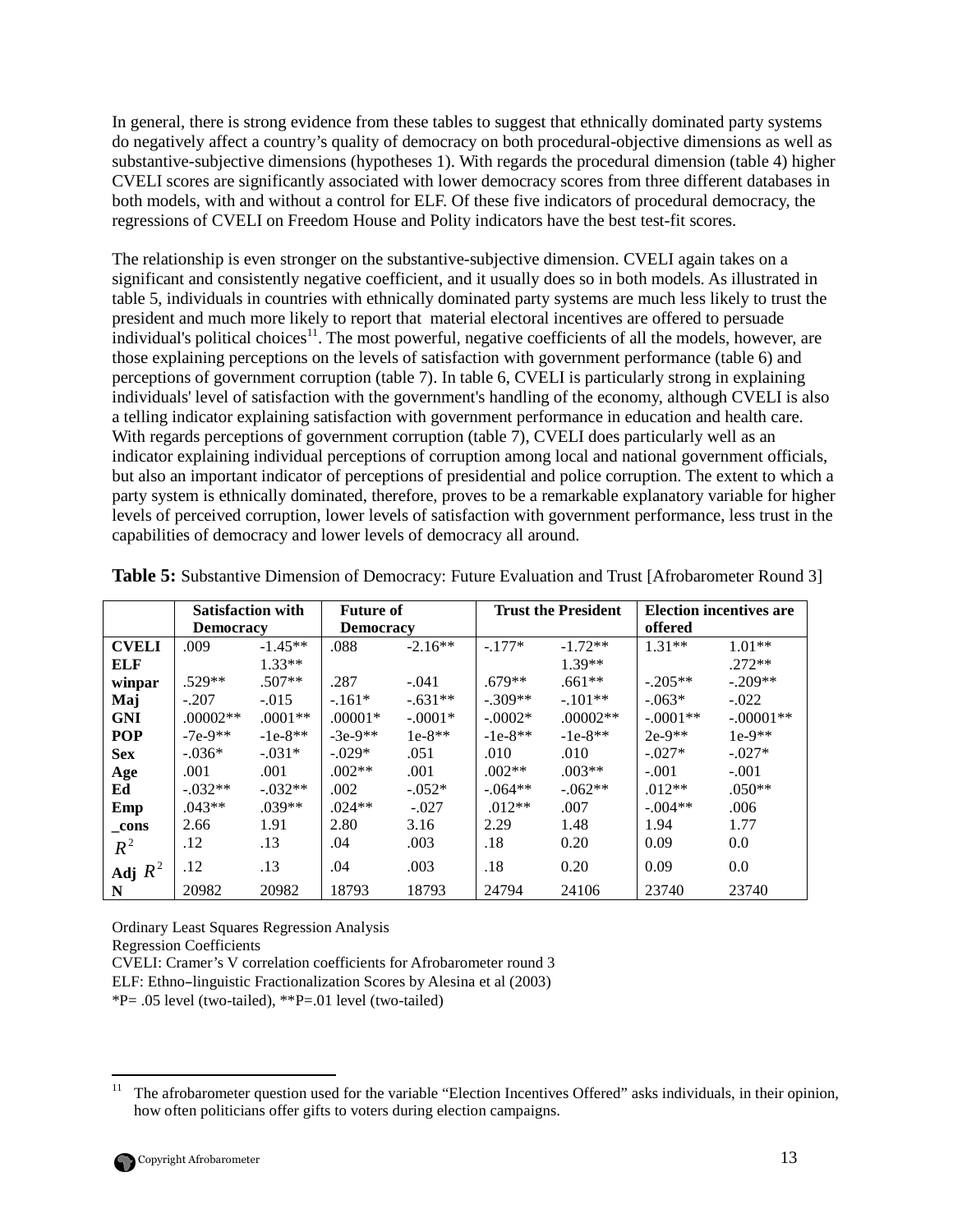When added as a control variable, Alesina et al's (2003) ELF measure takes on a consistent, opposite and significant sign to that of ethnic voting. This evidence suggests that when ethnic domination of a party system is controlled for, higher ethno-linguistic fractionalization might actually benefit democracy (hypothesis 2), confirming evidence by Reilly (2000) and Mozaffar, Scarritt and Galaich (2003). Ethnic politicization into ethnic party groups is the real variable dragging quality of democracy down, and it tends to occur at relatively lower levels of ELF. As ELF reaches higher levels of ethnic fractionalization, collective action among a plethora of ethnic groups becomes more and more difficult and there is a lesser chance, therefore, that ELF will translate into politicized ethnic parties and harm national prospects for democracy. While less significant, the majoritarian dummy variable takes on a consistent sign to CVELI, adding more evidence that majoritarian systems exacerbate the hurt of being out of power while integrative, proportional representation electoral systems seem to dampen it (hypothesis 3).

|              | <b>Satisfied with Govt's</b><br>handling of Economy |           | <b>Satisfied with Govt's</b> |           | <b>Satisfied with Govt's</b> |           |  |
|--------------|-----------------------------------------------------|-----------|------------------------------|-----------|------------------------------|-----------|--|
|              |                                                     |           | Performance in Ed.           |           | performance in Health        |           |  |
| <b>CVELI</b> | $-2.58**$                                           | $-5.28**$ | $-991**$                     | $-2.09**$ | $-.188**$                    | $-1.73**$ |  |
| ELF          |                                                     | $2.44**$  |                              | .988**    |                              | $1.40**$  |  |
| winpar       | $.151**$                                            | $.118**$  | $.309**$                     | $.296**$  | $.233**$                     | $.213**$  |  |
| Maj          | $-.384**$                                           | $-.017$   | $.061**$                     | $.210**$  | $-.027$                      | $.183**$  |  |
| <b>GNI</b>   | .00001                                              | $.0001**$ | $.00003**$                   | $.0001**$ | $6e-6$                       | $.0001**$ |  |
| <b>POP</b>   | $-8e-9**$                                           | $-1e-8**$ | $-7e-9**$                    | $-9e-9**$ | $-5e-9**$                    | $-9e-9**$ |  |
| <b>Sex</b>   | $.173**$                                            | $.173**$  | .010                         | .010      | .004                         | .003      |  |
| Age          | $.002**$                                            | $.003**$  | .0004                        | .001      | $-.0004$                     | $-.0001$  |  |
| Ed           | $-.069**$                                           | $-.066**$ | .001                         | .002      | .004                         | .006      |  |
| Emp          | .003                                                | $-.006$   | .003                         | $-.001$   | $.009*$                      | .003      |  |
| _cons        | 3.60                                                | 2.17      | 2.85                         | 2.27      | 2.71                         | 1.89      |  |
| $R^2$        | .06                                                 | .08       | .08                          | .10       | .04                          | .07       |  |
| Adj $R^2$    | .06                                                 | .08       | .08                          | .10       | .04                          | .07       |  |
| N            | 24967                                               | 24967     | 24208                        | 24208     | 24331                        | 24331     |  |

**Table 6:** Substantive Dimension of Democracy: Satisfaction [Afrobarometer Round 3]

Ordinary Least Squares Regression Analysis

Regression Coefficients

CVELI: Cramer's V correlation coefficients for Afrobarometer round 3

ELF: Ethno–linguistic Fractionalization Scores by Alesina et al (2003)

\*P= .05 level (two-tailed), \*\*P=.01 level (two-tailed)

Population and economic well-being control variables tend to support the scarcity thesis: greater populations with less GNI per capita generally evaluate democratic performance more negatively, (as do, incidentally, more educated individuals).

Finally, *winpar*, as one would expect, is significantly and substantially associated with more positive evaluations of quality of democracy. In every model, however, CVELI still assumes a more significant and substantive coefficient. Whether demand for ethnic politics was the original stimulus leading to ethnic voting at the onset of democratization, once solidified into ethnically dominated party systems, this evidence illustrates that even ethnic party winners are less satisfied with democracy than individuals belonging to winning political parties elsewhere. This lends some evidence to the hypothesis that ethnic parties limit electoral choice. Once trapped in a system of vote delegation to an ethnic bloc, it is ethnic elites who benefit and thus sustain a supply of ethnic politics despite demand to the contrary (hypotheses 4 and 5).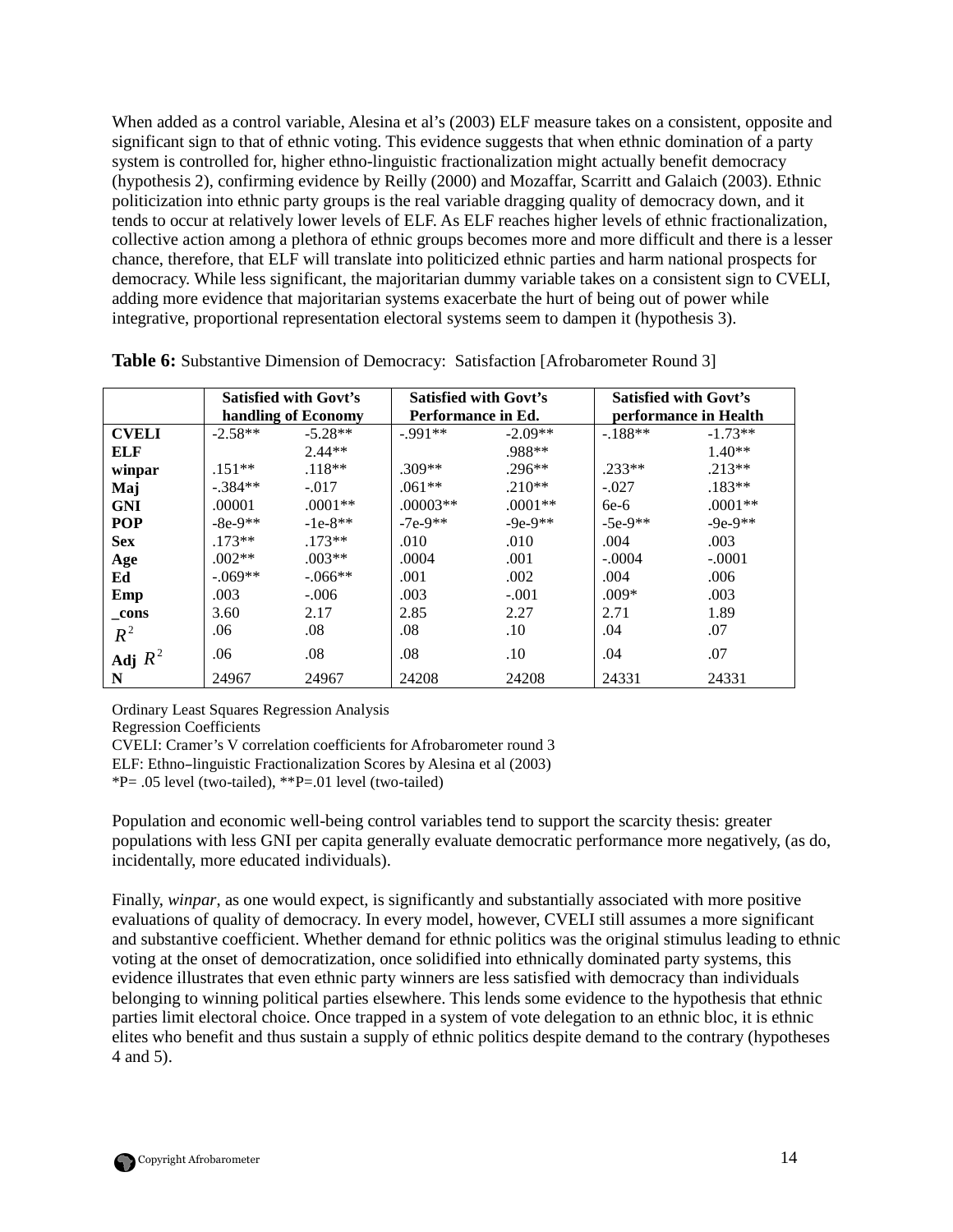**Table 7:** Substantive Dimension of Democracy: Corruption [Afrobarometer Round 3]

Ordinary Least Squares Regression Analysis Regression Coefficients CVELI: Cramer's V correlation coefficients for Afrobarometer round 3 ELF: Ethno–linguistic Fractionalization Scores by Alesina et al (2003) \*P= .05 level (two-tailed), \*\*P=.01 level (two-tailed)

### **CONCLUSION**

The results indicate that the extent to which party systems are ethnically dominated has a substantive effect on certain measures of the quality of democracy. There is reason to believe that where all or most major political parties are ethnically based, citizens believe that elections are not very free and that government is corrupt and delivers education and health services poorly. In ethnically dominated party systems the civil liberties and political rights of citizens also suffer.

**N** 20017 20017 19419 19419 24967 24967 21677 21677

The question is, do people vote for ethnic parties because they really prefer ethnic parties or because they believe they have little choice? The results reported in this article suggest it is because they believe they have little choice. Although further study is necessary, there is evidence that citizens in countries where there are ethnically dominated party systems feel that they are trapped in ethnic-party zones and that they lack the freedom to form and choose parties other than the one or two parties who claim to represent their ethnic groups. Rather than a multiparty state, one might argue that in ethnically dominated party systems there are, in essence, several one-party ethnic states within the overarching multi-ethnic state. Individual political identity is reduced to ethnic identity as citizens delegate their vote to entrenched ethnic elites. As such, citizens in these one-party ethnic states are subject to many of the abuses of power that characterized previous authoritarian regimes.

The reports in this data of such a high prevalence of corruption and such poor delivery of education and healthcare in ethnically dominated party systems may be precisely because there is little intra-party or inter-party political competition within ethnic blocks. In this pseudo-[do you mean semi-?]authoritarian environment, citizens who are the victims of corruption have little electoral recourse with which to pressure ethnic elites to improve their performance. Further, the delivery of public services will also be affected by the fact that, in ethnically dominated party systems, people are often appointed to civil service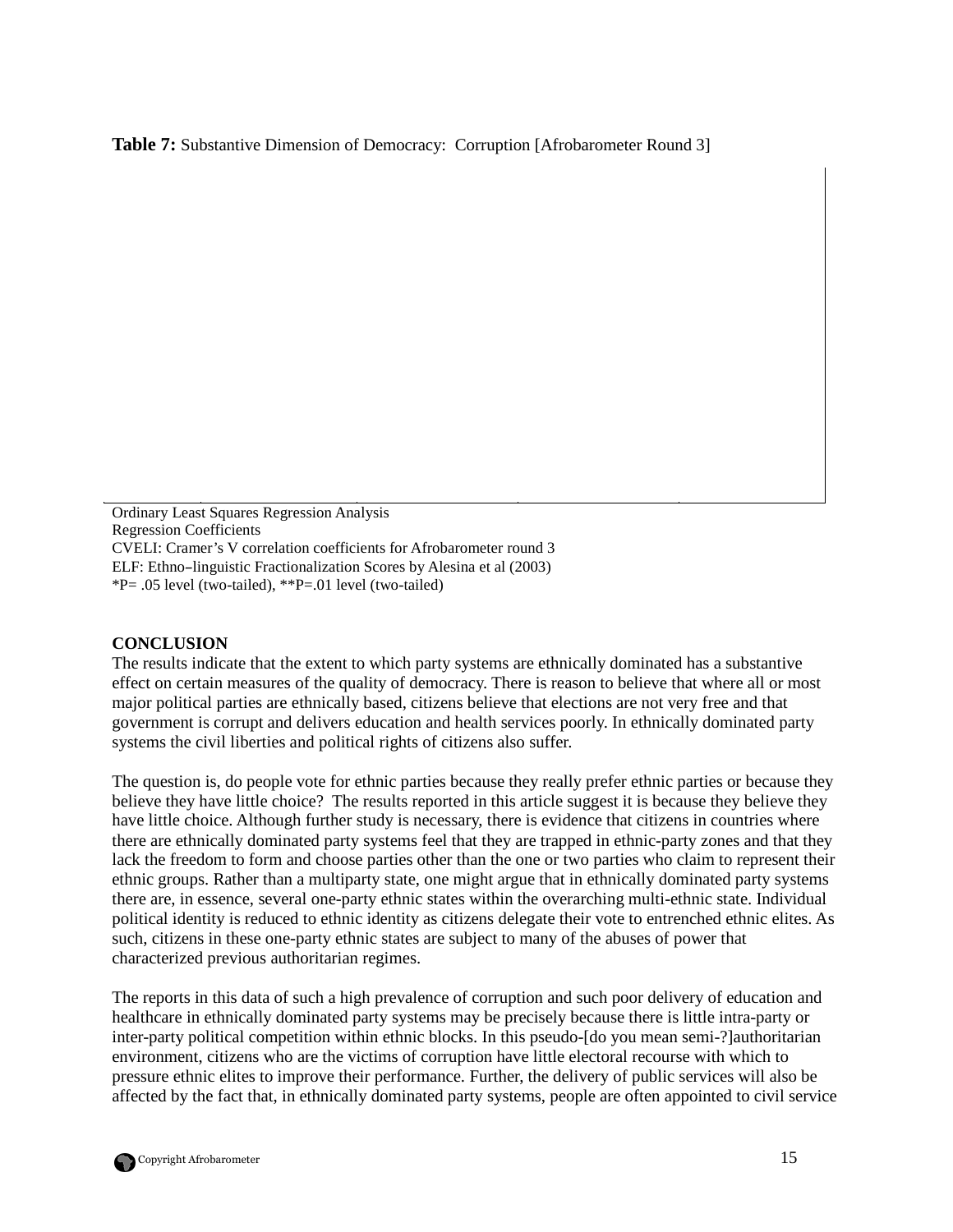and government posts because of their ethnic identity rather than their skills, abilities and merit. Rather than breaking the cycle of bloated and corrupt bureaucracies inherited from one–party socialist states, ethnically–based multi–party democracies have helped perpetuate them to some degree.

The intent of this paper is not to offer policy prescriptions. Scholars and practitioners may take heed that majoritarian electoral systems here are associated with negative evaluations of democracy and proportional representative systems with positive ones. However, the degree of ethnic party domination is a more powerful explanatory variable in this model. While a proportional electoral system may offer some counterbalance to the effects of CVELI on perceptions of quality of democracy, to the extent that PR systems institutionalize ethnicity into a party system, this counterbalance may be overwhelmed by the negative effects of CVELI. Ultimately, the lack of satisfaction with democracy that people are likely to experience where party systems are ethnically dominated increases the likelihood of political instability and the chances that nascent democratic institutions will break down.

For future research in depth comparisons of countries with similar ELF but variable CVELI scores could give more insight into this pressing question, even if the answer appears to lie in the less than satisfying explanations of contingent decisions made by differing national leaders and the difficult-to-change histories of ethnic conflict and tension. To end on an optimistic note, while ELF scores change rather slowly at the rate of population births, migration and language evolutions, CVELI scores and thus ethnic voting patterns seem to be more malleable and show signs of short run change over election periods. As more systematic cross-national survey data builds up on sub-Saharan Africa, tracking these changes and analyzing how and why they shift may give us more accurate theories yet on the dynamics of ethnic party systems.

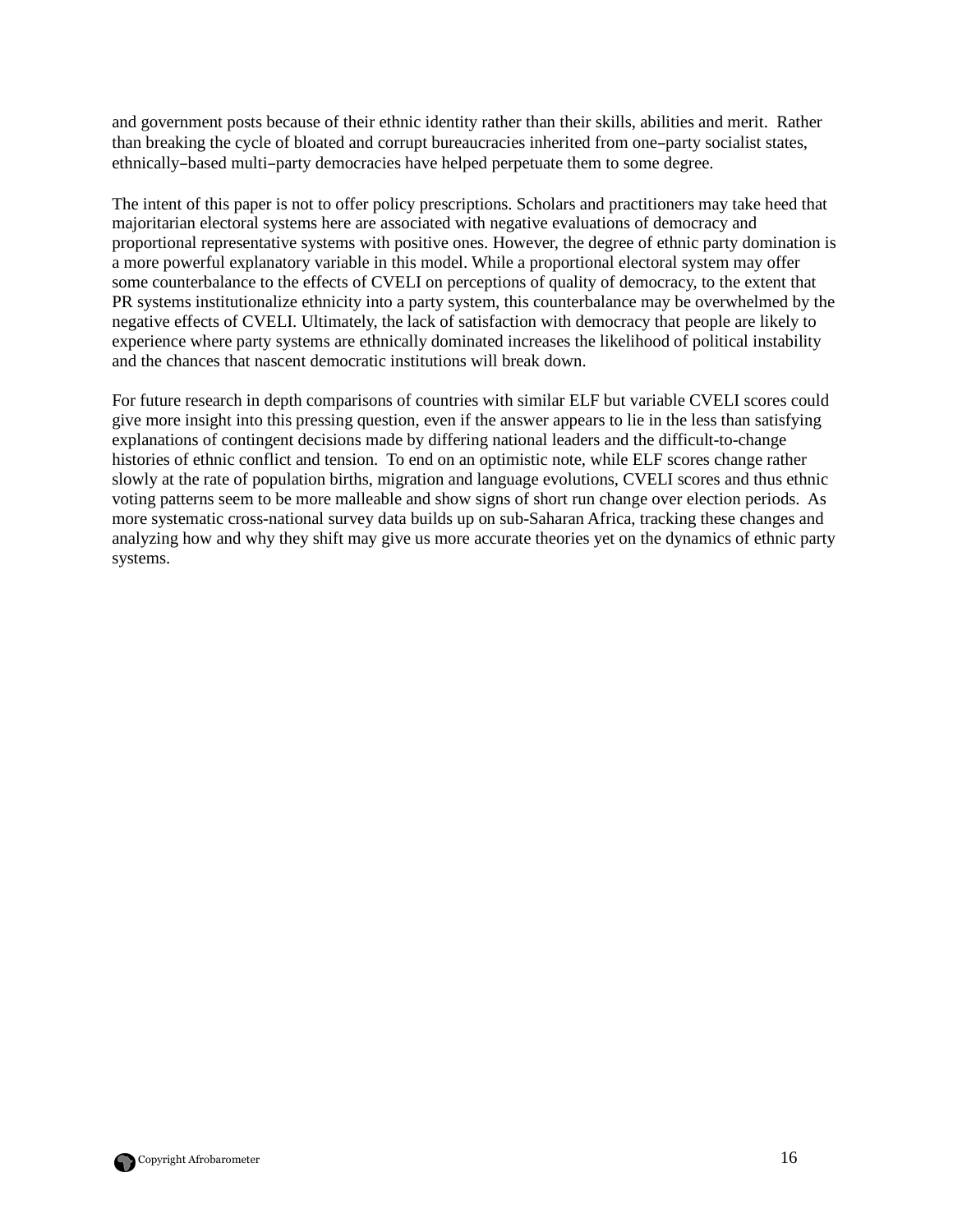#### **References**

Alesina, A., et al. (2003). "Fractionalization." *Journal of Economic Growth,* 8(2) 155–194.

Bates, R. (1974). "Ethnic Competition and Modernization in Modern Africa". *Comparative Political Studies* Vol. 6. 457-484.

- Berman, B., E. Dickson and W. Kymlicka. (2004). "Ethnicity And Politics Of Democratic Nation– Building" In Africa. In B. Bruce, E. Dickson and W. Kymlicka (eds), *Ethnicity And Democracy In Africa,* Oxford: James Currey.
- Birnir, J.K. (2007). *Ethnicity and Electoral Politics.* New York: Cambridge University Press.
- Bollen, K. (1993). "Liberal Democracy: Validity And Method Factors In Cross–National Measures." *American Journal of Political Science* 37(4) 1207–1230.
- Bratton, M. and N. van de Walle. (1997). *Democratic Experiments In Africa: Regime Transitions In Comparative Perspective,* New York: Cambridge University Press.
- Bratton, M., R. Mattes, and E. Gyimah–Boadi. (2005). *Public Opinion, Democracy And Market Reform In Africa*, New York: Cambridge University Press.
- Chabal, P. and J.P. Daloz. (1999). *Africa Works.* Bloomington, IN; Indiana University Press.
- Chandra, K. (2004). *Why Parties Succeed: Patronage And Ethnic Head Counts In India.* New York: Cambridge University Press.
- –––––––(2006). "What Is Ethnic Identity And Does It Matter." *Annual Review of Political Science,* 9, 397–424.
- Collier, P. and A. Hoeffler. (2004). "Greed And Grievance In Civil War." *Oxford Economic Papers* 56, 563–595.

Cho, Wonbin and Michael Bratton (2005). "Electoral Institutions, Partisan Status, and Political Support: A Natural Experiment from Lesotho". Afrobarometer Working Paper No. 49.

- Coppedge, M. and W. Reinecke, (1990). "Measuring polyarchy." *Studies in Comparative International Development,* 25(1) 51–72.
- Dahl, R. (1956). *A Preface To Democratic Theory,* Chicago, IL: The University of Chicago Press.
- –––––––(1971). *Polyarchy.* New Haven: Yale University Press.
- ––––––- (1978). "Pluralism Revisited." *Comparative Politics* 20(2) 191–203.
- Diamond, L. and L. Morlino. (2005). "Introduction" . In Larry Diamond and Leonardo Morlino (eds.), *Assessing The Quality Of Democracy.* Baltimore, MD: The Johns Hopkins University Press.

Dowd, R. (2006). "Ethnically Based Parties In Sub–Saharan Africa: Where And Why They Endure."

Copyright Afrobarometer 17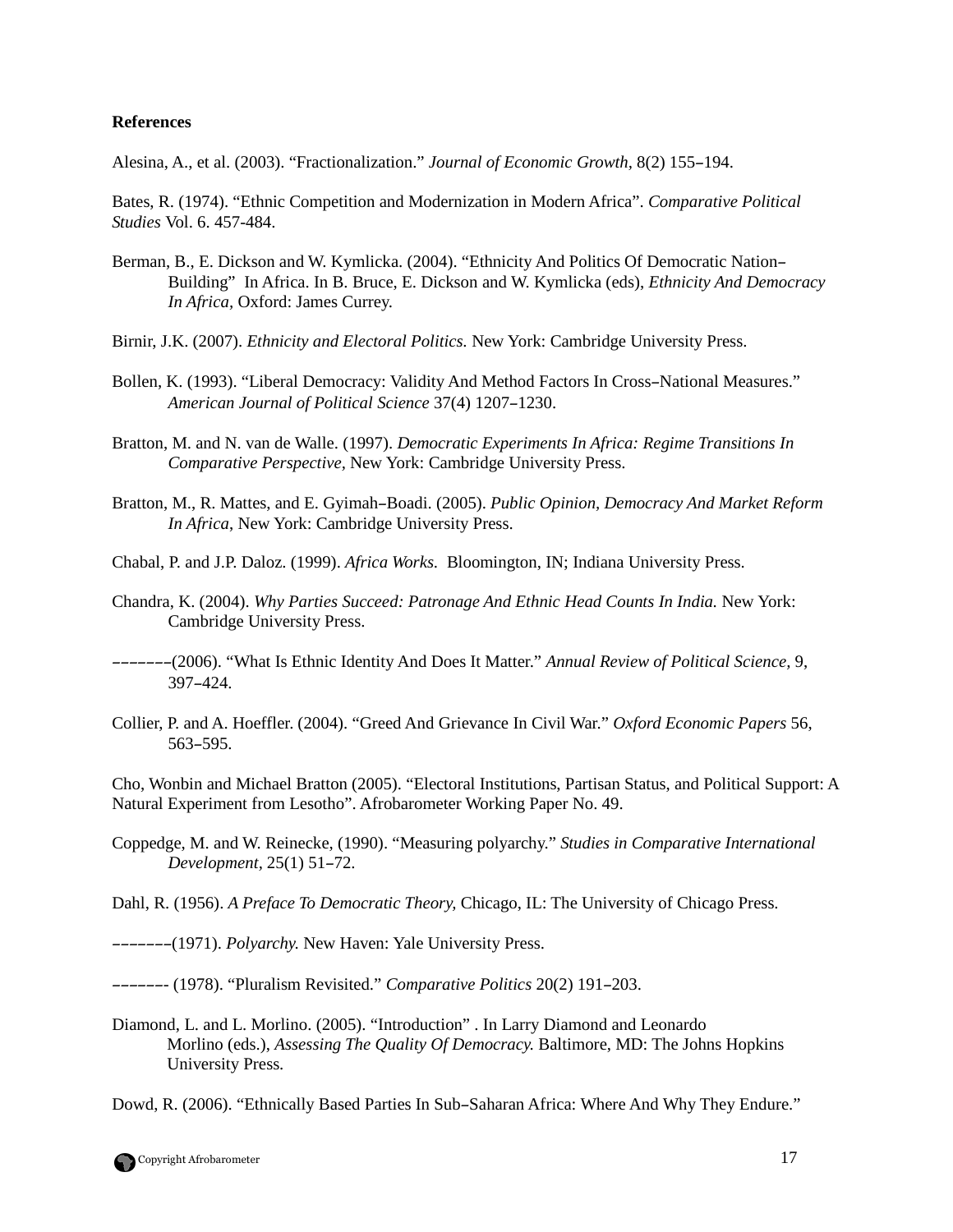Forthcoming manuscript.

- Easterly W. and R. Levine. (1997). "Africa's Growth Tragedy: Policies And Ethnic Divisions." *The Quarterly Journal Of Economics (*November) 1204 –1250.
- Fearon, J. (2003). "Ethnic And Cultural Diversity By Country." *Journal of Economic Growth,* 8, 195–222.
- Fearon, J., and D. Laitin. (1996). "Explaining Interethnic Cooperation." *American Political Science Review* 90 (4) 715-735.
- Foweraker, J. and R. Krznaric. (2001). "How To Construct A Database Of Liberal Democratic Performance." *Democratization* 8(3) 1–25.
- Freedom House. "Freedom in the World Comparative Rankings: 1973-2005." Internet Access: http://www.freedomhouse.org/template.cfm?page=15&year=2005 (Accessed 4.10.2006).
- Gunther, R. and L. Diamond. (2003). "Species Of Political Parties: A New Typology." *Party Politics,* 9 (2) 167-199.
- Gurr, T.R. (1994). *Ethnic Conflict In World Politics.* Boulder, CO: Westview Press.
- ––––––––-(2000). *People Versus States: Minorities At Risk In The New Century,* Washington, D.C.: United States Institute of Peace Press.
- Grindle, M. (1996). *Challenging The State: Crisis And Innovation In Latin America And Africa,* New York: Cambridge University Press.
- Hadenius, A. (1992). *Democracy And Development,* New York: Cambridge University Press.
- Horowitz, D. (1994). Democracy in divided societies. In L. Diamond and M. Plattner (eds). *Nationalism, Ethnic Conflict, And Democracy,* Baltimore, MD: The Johns Hopkins University Press.
- ---------- (1991). *A Democratic South Africa? Constitutional Engineering In A Divided Society*, Berkeley and Los Angeles: University of California Press.
- ---------- (1985). *Ethnic Groups in Conflict,* Berkeley and Los Angeles: University of California Press.
- Huntington, S. (1991). *The Third Wave: Democratization In The Late Twentieth Century,* Norman: University of Okalahoma Press.
- Kane, J. (2002). "Democracy And Group Rights." In A. Carter and G. Stokes (eds). *Democratic Theory Today: Challenges For The 21st Century,* Oxford: Polity Press.
- Kukathas, C. (1998). "Liberalism And Multiculturalism: The Politics Of Indifference." *Political Theory*  26(5) 686–699.
- Kymlicka, W. (2001). "The New Debate over Minority Rights." In F. Requejo (ed). *Democracy and National Pluralism,* London: Routledge.

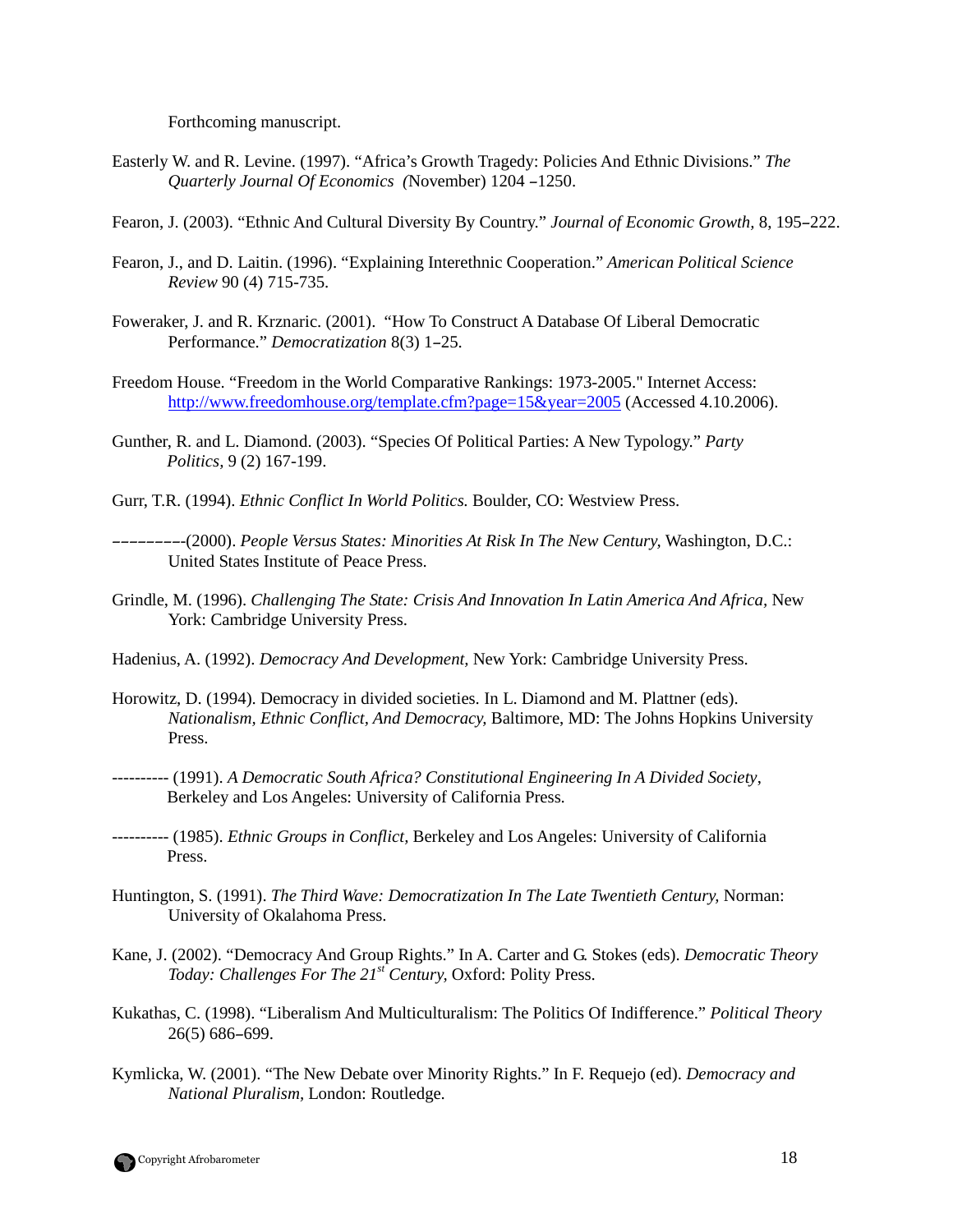- La Porta, R. (1999). "The Quality Of Government." *The Journal of Law, Economics, and Organization*  15(1) 222–279.
- Lijphart, A. (1977). *Democracy In Plural Societies: A Comparative Exploration.* New Haven: Yale University Press.
- Lindberg, S. (2006). *Democracy And Elections In Africa.* Baltimore, MD: The Johns Hopkins University Press.
- Linz, J. and A. Stepan. (1996). Toward Consolidated Democracies. *Journal of Democracy* 7(2) 14–33.
- Marshall, M. and K. Jaggers (2003). *Polity IV Country Reports 2003.* Internet Access at: http://www.cidcm.umd.edu/inscr/polity/report.htm. (Accessed 4.15.2006).
- Miguel, E. (2004). "Tribe Or Nation: Nation-Building And Public Goods In Kenya Versus Tanzania." *World Politics*, 56(3) 327-362.
- Mohler, D. (2005). "Free And Fair Or Fraudulent And Forged: Elections And Legitimacy In Africa." Afrobarometer Working Paper Series No. 55.
- Mozaffar, S., J. Scarritt, and G. Galaich. (2003). "Electoral Institutions, Ethnopolitical Cleavages, And Party Systems In Africa's Emerging Democracies." *The American Political Science Review* 97(3) 379-390.
- Murison, K. (ed). (2003). *Africa South Of The Sahara.* London: Europa Publications.
- Ndegwa, S. (2003). "Kenya: Third Time Lucky?"*Journal of Democracy.*14(3) 145-158.
- -----------(1997). Citizenship And Ethnicity: An Examination Of Two Transition Moments In Kenyan Politics." *The American Political Science Review* 91(2) 599–616.
- O'Donnell, G. (2004). "Human Development, Human Rights And Democracy." in Guillermo O'Donnell, Vargas Cullell and Osvaldo M. Iazaetta, *The Quality of Democracy: Theory and Practice*. Notre Dame, IN: University of Notre Dame Press.
- Omolo, K. (2002). "Political Ethnicity In The Democratization Process In Kenya." *African Studies.* 61(2) 319-420.
- Patten, A. (2001). "Liberal Citizenship In Multinational Societies." In A. Gagnon and J. Tully (eds), *Multinational Democracies,* New York: Cambridge University Press.
- Persson, T. and G. Tabellini. (2004). "Constitutions and Economic Policy." *Journal of Economic Perspective.* 18(1) 75-98.
- Posner, D. (2005). *Institutions And Ethnic Politics In Africa.* Cambridge: Cambridge University Press.
- ------------ (2004). "Measuring Ethnic Fractionalization In Africa." *American Journal of Political Science* 48(4) 849–863.

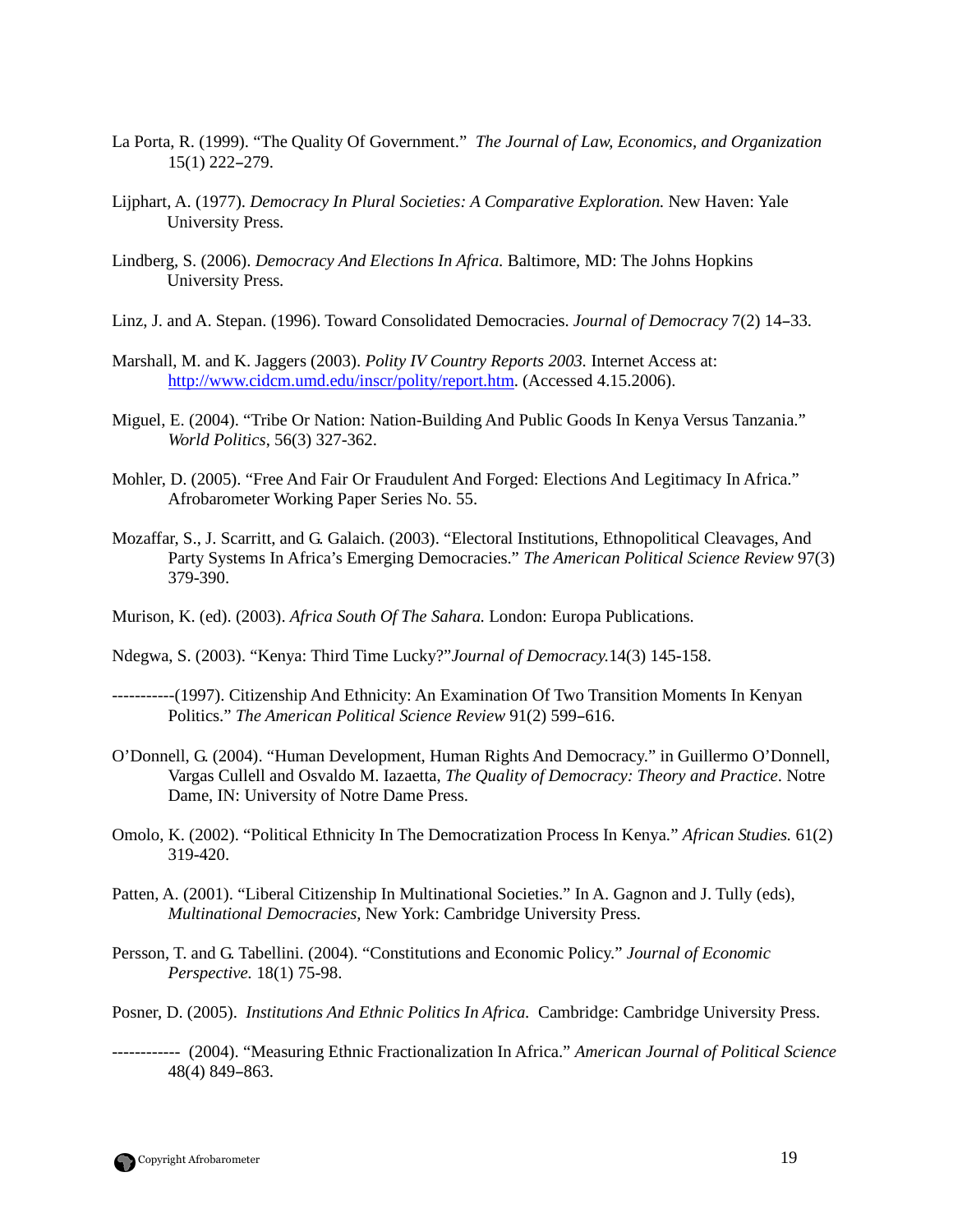- Rabushka, A and K.A. Shepsle (1972). *Politics In Plural Societies: A Theory Of Democratic Instability.*  Columbus, OH: Merrill.
- Reilly B. (2000). "Democracy, Ethnic Fragmentation, And Internal Conflict: Confused Theories, Faulty Data, And The "Crucial Case" Of Papua New Guinea." *International Security* 25(3) 162–185.
- Requejo, F. (2001). "Democratic Legitimacy And National Pluralism". In F. Requejo (Ed). *Democracy And National Pluralism,* London: Routledge.
- -–––––– (2001). "Political Liberalism In Multinational States: The Legitimacy Of Plural And Asymmetrical Federalism." In A. Gagnon And J. Tully (Eds), *Multinational Democracies,* New York: Cambridge University Press.
- ––––––– (2005). "Multinational, Not 'Postnational', Federalism." In R. Máiz and F. Requejo (eds). *Democracy, Nationalism And Multiculturalism,* New York: Frank Cass.
- Rummell, R. (1997). "Is Collective Violence Correlated With Social Pluralism." *Journal of Peace Research* 34(2) 163–175.
- Shapiro, I. (2003). *The State Of Democratic Theory.* Princeton, NJ: Princeton University Press.
- Sisk, T. (1996). *Power Sharing And International Mediation In Ethnic Conflicts*. Washington, DC: United States Institute of Peace.
- Throup, D. and C. Hornsby. (1998). *Multi*–*Party Politics In Kenya: The Kenyatta And Moi States And The Triumph Of The System In The 1992 Election,* Athens, OH: Ohio University Press.
- Udogu, E. (1999). "The Issue Of Ethnicity And Democratization In Africa: Toward The Millennium." *Journal of Black Studies* 29(6) 790–808.
- United States Department of State, *Country Reports on Human Rights Practices.* Internet Access at: http://www.state.gov/g/drl/rls/hrrpt/. (accessed 4.30.2006).
- Yashar, D. (2005). *Contesting Citizenship In Latin America: The Rise Of Indigenous Movements And The Postliberal Challenge.* Cambridge: Cambridge University Press.
- Young, C. (1993). "The Dialectics Of Cultural Pluralism: Concept And Reality." In C. Young (ed). *The Rising Tide Of Cultural Pluralism: The Nation*–*State At Bay?,* Madison, WI: The University of Wisconsin Press.
- Wantchekon, L. (2003). "Clientelism And Voting Behavior: Evidence From A Field Experiment In Benin," *World Politics,* 55, 399–422.
- Wilkenfeld, J. (2005). *Minorities at Risk Project.* Internet Access at: http://www.cidcm.umd.edu/inscr/mar/about.asp (accessed 4.20.2006).
- World Bank (2006). *World Development Indicators.* Internet Access at: http://devdata.worldbank.org. (accessed 4.30.2006)

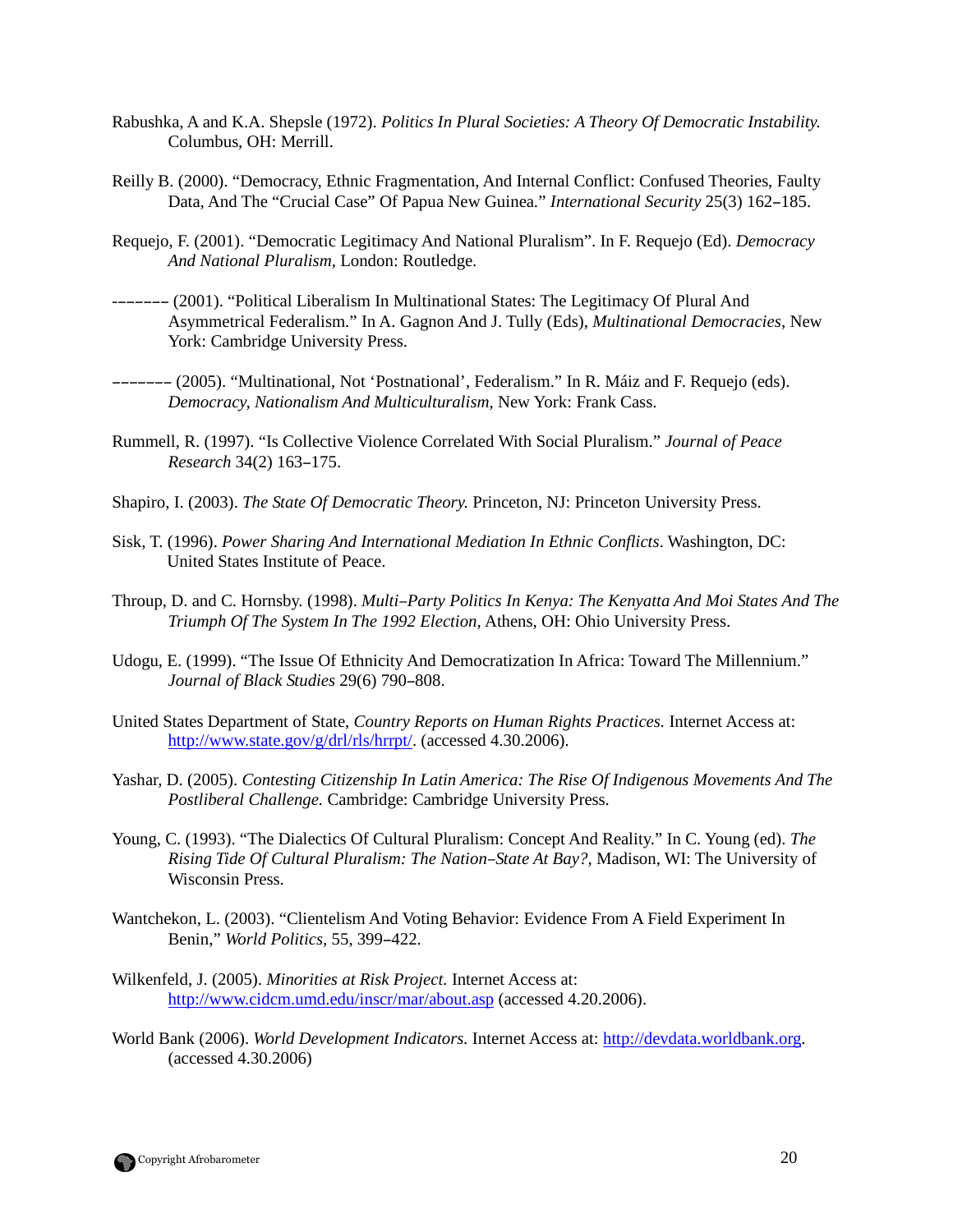#### **Publications List**

### *AFROBAROMETER WORKING PAPERS*

- No. 92 Dowd, Robert A. and Michael Driessen. "Ethnically Dominated Party Systems And The Quality Of Democracy: Evidence From Sub-Saharan Africa." 2007.
- No. 91 Mattes, Robert and Carlos Shenga. "'Uncritical Citizenship'" in a 'Low-Information' Society: Mozambicans in Comparative Perspective." 2007.
- No. 90 Bhavnani, Ravi and David Backer. "Social Capital and Political Violence in Sub-Saharan Africa." 2007.
- No. 89 Eiffert, Ben, Edward Miguel and Daniel Posner. "Political Sources of Ethnic Identification in Africa." 2007.
- No. 88 Moehler, Devra C. and Staffan I. Lindberg. "More than Huntington's 'Test': Turnovers as Antidotes to Polarization." 2007.
- No. 87 Chikwanha, Annie and Eldred Masunungure. "Young and Old in Sub-Saharan Africa: Who Are the Real Democrats?" 2007.
- No. 86 Razafindrakoto, Mireille and Francois Roubaud. "Corruption, Institutional Discredit and Exclusion of the Poor: A Poverty Trap." 2007.
- No. 85 Konold, Carrie. "Perceived Corruption, Public Opinion and Social Influence in Senegal." 2007.
- No. 84 Alemika,Etannibi. "Quality of Elections, Satisfaction with Democracy and Political Trust in Africa." 2007.
- No. 83 Cheeseman, Nicholas And Robert Ford. "Ethnicity As A Political Cleavage." 2007.
- No. 82 Mattes, Robert. "Democracy Without People: Political Institutions And Citizenship In The New South Africa." 2007.
- No. 81 Armah-Attoh, Daniel, E Gyimah-Boadi And Annie Barbara Chikwanha. "Corruption And Institutional Trust In Africa: Implications For Democratic Development." 2007.
- No. 80 Wantchekon, Leonard and Gwendolyn Taylor. "Political Rights versus Public Goods: Uncovering the Determinants of Satisfaction with Democracy in Africa." 2007.
- No. 79 Chang, Eric. "Political Transition, Corruption, and Income Inequality in Third Wave Democracies." 2007.
- No.78 Battle, Martin and Seely, Jennifer C. "It's All Relative: Competing Models of Vote Choice in Benin." 2007.
- No.77 Wantchekon, Leonard, Paul-Aarons Ngomo, Babaly Sall and Mohamadou Sall. "Support for Competitive Politics and Government Performance: Public Perceptions of Democracy in Senegal." 2007.
- No.76 Graham, Carol and Matthew Hoover. "Optimism and Poverty in Africa: Adaptation or a Means to Survival?" 2007.
- No.75 Evans, Geoffrey and Pauline Rose. "Education and Support for Democracy in Sub-Saharan Africa: Testing Mechanisms of Influence." 2007.
- No.74 Levi, Margaret and Audrey Sacks. "Legitimating Beliefs: Sources and Indicators." 2007.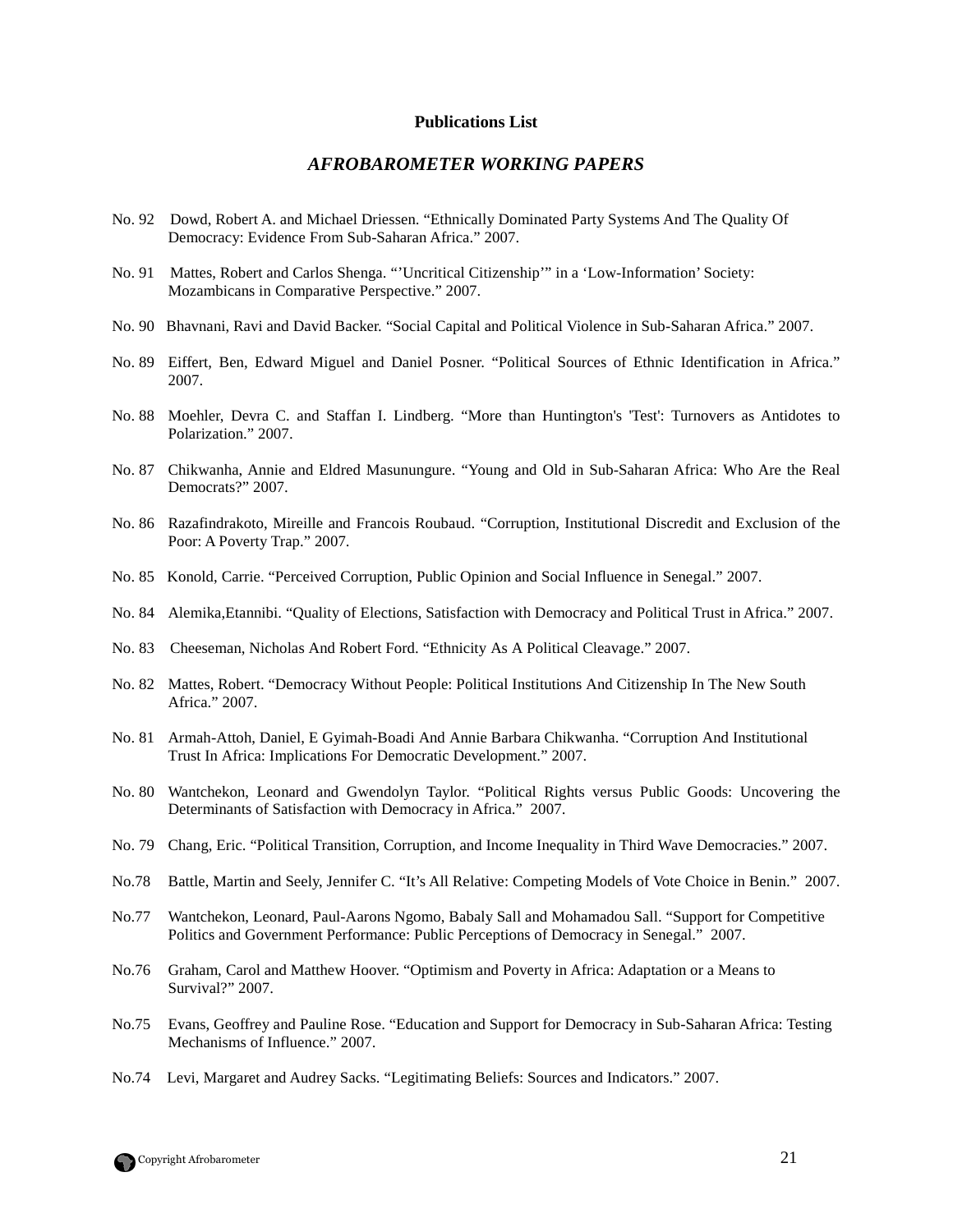- No.73 McLean, Lauren Morris. "The Micro-Dynamics of Welfare State Retrenchment and the Implications for Citizenship in Africa." 2007.
- No.72 Ferree, Karen and Jeremy Horowitz. "Identity Voting and the Regional Census in Malawi." 2007.
- No.71 Cho, Wonbin and Matthew F. Kirwin. "A Vicious Circle of Corruption and Mistrust in Institutions in sub-Saharan Africa: A Micro-level Analysis." 2007.
- No.70 Logan, Carolyn, Thomas P. Wolf and Robert Sentamu. "Kenyans and Democracy: What Do They Really Want From It Anyway?" 2007.
- No.69 Uslaner, Eric. "Corruption and the Inequality Trap in Africa." 2007.
- No.68 Lewis, Peter. "Identity, Institutions and Democracy in Nigeria." 2007.
- No.67 Mattes, Robert. "Public Opinion Research in Emerging Democracies: Are the Processes Different?" 2007.
- No.66 Cho, Wonbin. "Ethnic Fractionalization, Electoral Institutions, and Africans' Political Attitudes." 2007.
- No.65 Bratton, Michael. "Are You Being Served? Popular Satisfaction with Health and Education Services in Africa." 2006.
- No.64 Fernandez, Kenneth E. and Michelle Kuenzi. "Crime and Support for Democracy: Revisiting Modernization Theory." 2006.
- No.63 Bratton, Michael and Carolyn Logan. "Voters But Not Yet Citizens: The Weak Demand for Vertical Accountability in Africa's Unclaimed Democracies." 2006.
- No.62 Bratton, Michael and Mxolisi Sibanyoni. "Delivery or Responsiveness? A Popular Scorecard of Local Government Performance in South Africa." 2006.
- No.61 The Afrobarometer Network. "Citizens and the State in Africa: New Results From Afrobarometer Round 3." 2006.
- No.60 The Afrobarometer Network. "Where is Africa going? Views From Below: A Compendium of Trends in Public Opinion in 12 African Countries, 1999-2006." 2006.
- No.59 Bratton, Michael and Eldred Masunungure. "Popular Reactions to State Repression: Operation Murambatsvina in Zimbabwe." 2006.
- No.58 Logan, Carolyn and Michael Bratton. "The Political Gender Gap in Africa: Similar Attitudes, Different Behaviors." 2006.
- No.57 Evans, Geoffrey and Pauline Rose. "Support for Democracy in Malawi: Does Schooling Matter?" 2006.
- No.56 Bratton, Michael. "Poor People and Democratic Citizenship in Africa." 2006.
- No.55 Moehler, Devra C. "Free and Fair or Fraudulent and Forged: Elections and Legitimacy in Africa." 2005.
- No.54 Stasavage, David. "Democracy and Primary School Attendance: Aggregate and Individual Level Evidence from Africa." 2005.
- No. 53 Reis, Deolinda, Francisco Rodrigues and Jose Semedo. " Atitudes em Relação à Qualidade da Democracia em Cabo Verde." 2005.
- No. 52 Lewis, Peter and Etannibi Alemika. "Seeking the Democratic Dividend: Public Attitudes and Attempted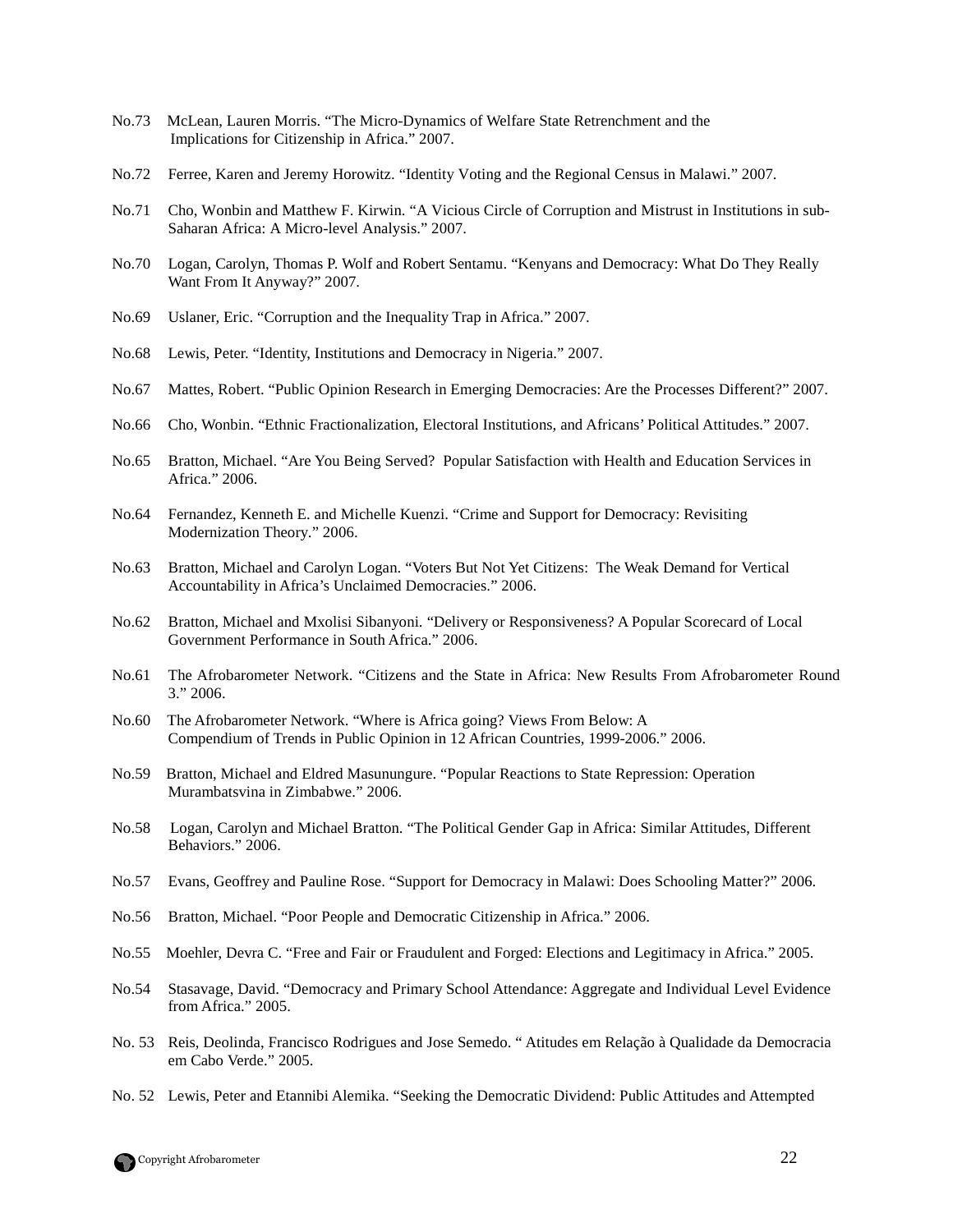Reform in Nigeria." 2005.

- No. 51 Kuenzi, Michelle and Gina Lambright. "Who Votes in Africa? An Examination of Electoral Turnout in 10 African Countries." 2005.
- No.50 Mattes, Robert and Doh Chull Shin. "The Democratic Impact of Cultural Values in Africa and Asia: The Cases of South Korea and South Africa." 2005.
- No.49 Cho, Wonbin and Michael Bratton. "Electoral Institutions, Partisan Status, and Political Support: A Natural Experiment from Lesotho." 2005.
- No.48 Bratton, Michael and Peter Lewis. "The Durability of Political Goods? Evidence from Nigeria's New Democracy." 2005.
- No.47 Keulder, Christiaan and Tania Wiese. "Democracy Without Democrats? Results from the 2003 Afrobarometer Survey in Namibia." 2005.
- No.46 Khaila, Stanley and Catherine Chibwana. "Ten Years of Democracy in Malawi: Are Malawians Getting What They Voted For?" 2005.
- No.45 Schedler, Andreas and Rodolfo Sarsfield. "Democrats with Adjectives: Linking Direct and Indirect Measures of Democratic Support." 2004.
- No.44 Bannon, Alicia, Edward Miguel, and Daniel N. Posner. "Sources of Ethnic Identification in Africa." 2004.
- No.43 Bratton, Michael. "State Building and Democratization in Sub-Saharan Africa: Forwards, Backwards, or Together?" 2004.
- No.42 Chikwanha, Annie, Tulani Sithole, and Michael Bratton. "The Power of Propaganda: Public Opinion in Zimbabwe, 2004." 2004.
- No.41 Mulenga, Chileshe L., Annie Barbara Chikwanha, and Mbiko Msoni. "Satisfaction with Democracy and Performance of the New Deal Government: Attitudes and Perceptions of Zambians." 2004.
- No.40 Ferree, Karen E. "The Micro-Foundations of Ethnic Voting: Evidence from South Africa." 2004.
- No.39 Cho, Wonbin. "Political Institutions and Satisfaction with Democracy in Sub-Saharan Africa." 2004.
- No.38 Mattes, Robert. "Understanding Identity in Africa: A First Cut." 2004.
- No.37 Leysens, Anthony J. "Marginalisation in Southern Africa: Transformation from Below?" 2004.
- No.36 Sall, Babaly and Zeric Kay Smith, with Mady Dansokho. "Libéralisme, Patrimonialisme ou Autoritarisme Atténue : Variations autour de la Démocratie Sénégalaise." 2004.
- No.35 Coulibaly, Massa and Amadou Diarra. "Démocratie et légtimation du marché: Rapport d'enquête Afrobaromètre au Mali, décembre 2002." 2004.
- No.34 The Afrobarometer Network. "Afrobarometer Round 2: Compendium of Results from a 15-Country Survey." 2004.
- No.33 Wolf, Thomas P., Carolyn Logan, and Jeremiah Owiti. "A New Dawn? Popular Optimism in Kenya After the Transition." 2004.
- No.32 Gay, John and Robert Mattes. "The State of Democracy in Lesotho." 2004.

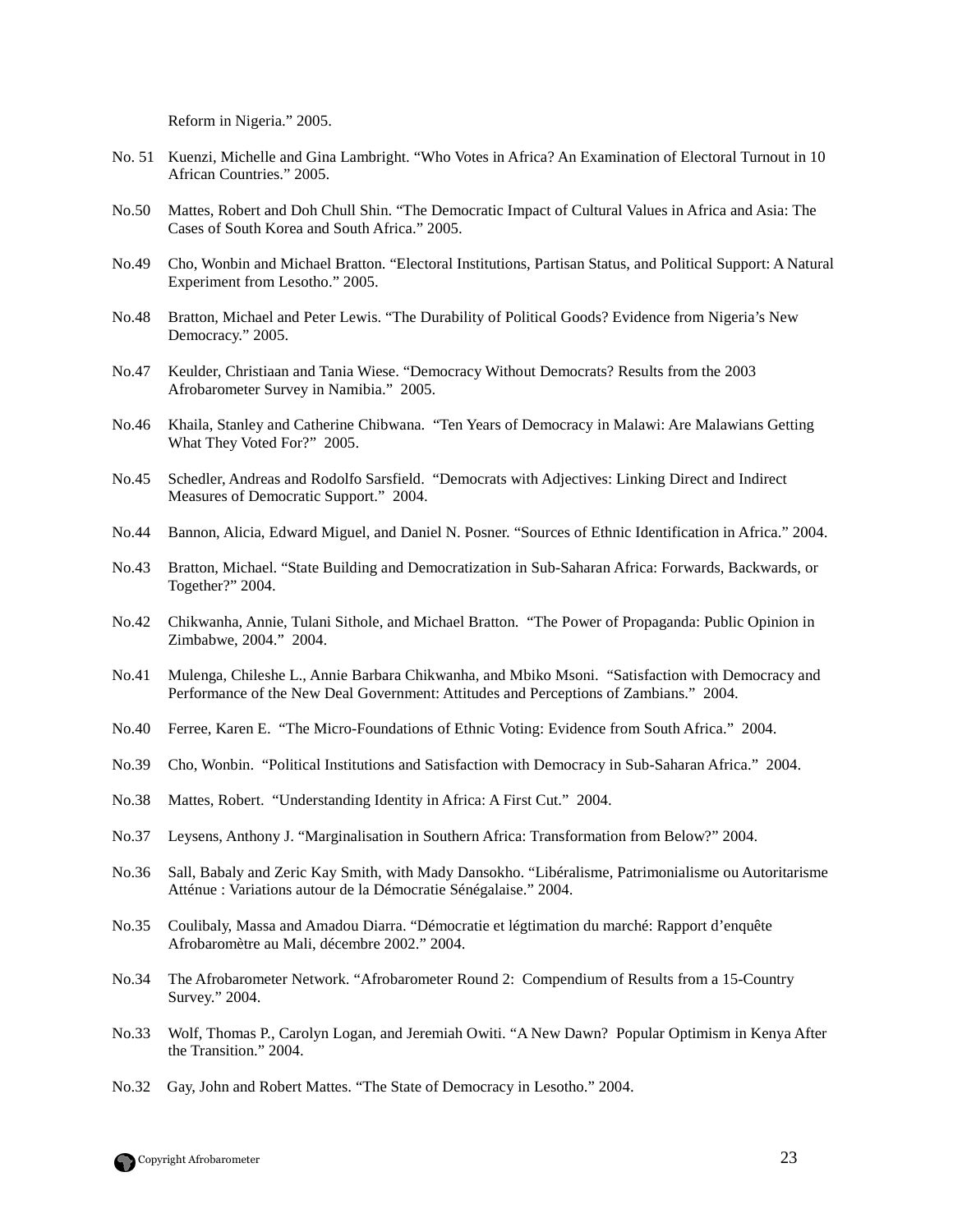- No.31 Mattes, Robert and Michael Bratton. "Learning about Democracy in Africa: Awareness, Performance, and Experience." 2003
- No.30 Pereira, Joao, Ines Raimundo, Annie Chikwanha, Alda Saute, and Robert Mattes. "Eight Years of Multiparty Democracy in Mozambique: The Public's View." 2003
- No.29 Gay, John. "Development as Freedom: A Virtuous Circle?" 2003.
- No.28 Gyimah-Boadi, E. and Kwabena Amoah Awuah Mensah. "The Growth of Democracy in Ghana. Despite Economic Dissatisfaction: A Power Alternation Bonus?" 2003.
- No.27 Logan, Carolyn J., Nansozi Muwanga, Robert Sentamu, and Michael Bratton. "Insiders and Outsiders: Varying Perceptions of Democracy and Governance in Uganda." 2003.
- No.26 Norris, Pippa and Robert Mattes. "Does Ethnicity Determine Support for the Governing Party?" 2003.
- No.25 Ames, Barry, Lucio Renno and Francisco Rodrigues. "Democracy, Market Reform, and Social Peace in Cape Verde." 2003.
- No.24 Mattes, Robert, Christiaan Keulder, Annie B. Chikwana, Cherrel Africa and Yul Derek Davids. "Democratic Governance in South Africa: The People's View." 2003.
- No.23 Mattes, Robert, Michael Bratton and Yul Derek Davids. "Poverty, Survival, and Democracy in Southern Africa." 2003.
- No.22 Pereira, Joao C. G., Yul Derek Davids and Robert Mattes. "Mozambicans' Views of Democracy and Political Reform: A Comparative Perspective." 2003.
- No.21 Whiteside, Alan, Robert Mattes, Samantha Willan and Ryann Manning. "Examining HIV/AIDS in Southern Africa Through the Eyes of Ordinary Southern Africans." 2002.
- No.20 Lewis, Peter, Etannibi Alemika and Michael Bratton. "Down to Earth: Changes in Attitudes Towards Democracy and Markets in Nigeria." 2002.
- No.19 Bratton, Michael. "Wide but Shallow: Popular Support for Democracy in Africa." 2002.
- No.18 Chaligha, Amon, Robert Mattes, Michael Bratton and Yul Derek Davids. "Uncritical Citizens and Patient Trustees? Tanzanians' Views of Political and Economic Reform." 2002.
- No.17 Simutanyi, Neo. "Challenges to Democratic Consolidation in Zambia: Public Attitudes to Democracy and the Economy." 2002.
- No.16 Tsoka, Maxton Grant. "Public Opinion and the Consolidation of Democracy in Malawi." 2002.
- No.15 Keulder, Christiaan. "Public Opinion and Consolidation of Democracy in Namibia." 2002.
- No.14 Lekorwe, Mogopodi, Mpho Molomo, Wilford Molefe, and Kabelo Moseki. "Public Attitudes Toward Democracy, Governance, and Economic Development in Botswana." 2001.
- No.13 Gay, John and Thuso Green. "Citizen Perceptions of Democracy, Governance, and Political Crisis in Lesotho." 2001.
- No.12 Chikwanha-Dzenga, Annie Barbara, Eldred Masunungure, and Nyasha Madingira. "Democracy and National Governance in Zimbabwe: A Country Survey Report." 2001.